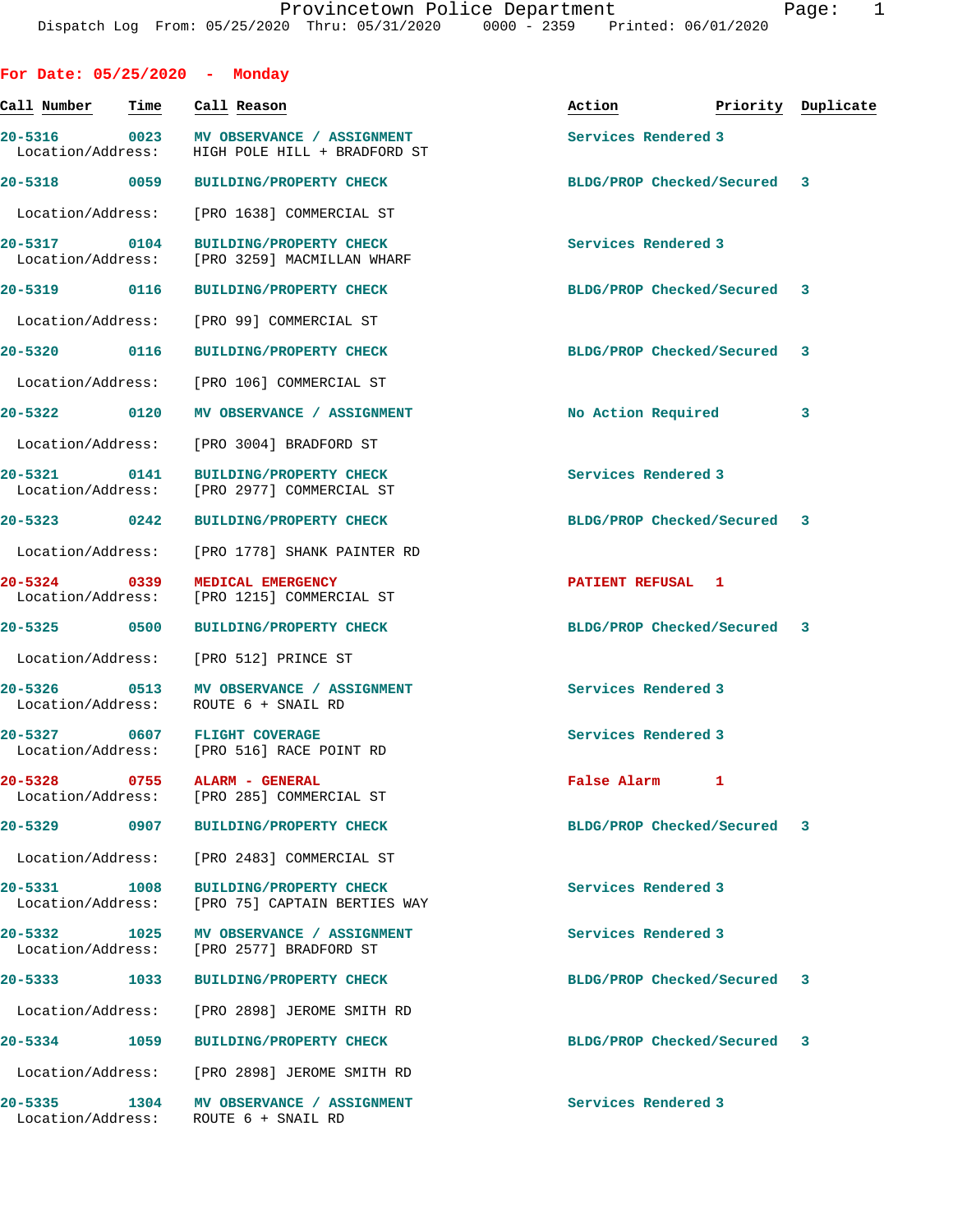20-5336 1336 PARK, WALK & TALK **Services Rendered 3** 

Location/Address: [PRO 105] COMMERCIAL ST

20-5337 1358 SUSPICIOUS ACTIVITY **Subset Activity Services Rendered 2**  Location/Address: [PRO 1355] COMMERCIAL ST **20-5338 1427 HAZARDS Services Rendered 2**  Location/Address: [PRO 1466] COMMERCIAL ST **20-5340 1514 MEDICAL EMERGENCY Transported to Hospital 1** Location/Address: [PRO 350] COMMERCIAL ST **20-5341 1534 911 - GENERAL Services Rendered 1**  Location/Address: [PRO 1276] RACE POINT RD **20-5343 1552 BUILDING/PROPERTY CHECK BLDG/PROP Checked/Secured 3** Location/Address: [PRO 3247] PEARL ST **20-5344 1619 BUILDING/PROPERTY CHECK Services Rendered 3**  Location/Address: [PRO 2483] COMMERCIAL ST **20-5347 1629 MEDICAL EMERGENCY PATIENT REFUSAL 1**  Location/Address: [PRO 106] COMMERCIAL ST **20-5348 1633 MV OBSERVANCE / ASSIGNMENT Services Rendered 3**  Location/Address: [PRO 537] SHANK PAINTER RD **20-5349 1648 MV OBSERVANCE / ASSIGNMENT Services Rendered 3**  Location/Address: HOWLAND ST + BRADFORD ST **20-5350 1715 ALARM - FIRE False Alarm 1**  [PRO 4019] HARBOR HILL RD **20-5351 1728 LOST WALLET Services Rendered 3**  Location/Address: [PRO 542] SHANK PAINTER RD **20-5352 1852 ANIMAL CALL Referred to Other Agency 2** Location/Address: [PRO 2490] PROVINCELANDS RD **20-5353 2050 BUILDING/PROPERTY CHECK Services Rendered 3**  Location/Address: [PRO 539] SHANK PAINTER RD **20-5354** 2259 ANIMAL CALL 20-5354 Services Rendered 2 Location/Address: [PRO 453] KILEY CT **For Date: 05/26/2020 - Tuesday 20-5355 0024 BUILDING/PROPERTY CHECK BLDG/PROP Checked/Secured 3** Location/Address: [PRO 379] COMMERCIAL ST

 Location/Address: [PRO 3259] MACMILLAN WHARF **20-5357 0151 MV OBSERVANCE / ASSIGNMENT Services Rendered 3**  Location/Address: [PRO 94] BRADFORD ST

**20-5356 0107 BUILDING/PROPERTY CHECK BLDG/PROP Checked/Secured 3**

**20-5358 0326 BUILDING/PROPERTY CHECK BLDG/PROP Checked/Secured 3** Location/Address: [PRO 530] SHANK PAINTER RD

**20-5359 0337 BUILDING/PROPERTY CHECK Services Rendered 3**  Location/Address: [PRO 2490] PROVINCELANDS RD

**20-5360 0413 BUILDING/PROPERTY CHECK BLDG/PROP Checked/Secured 3**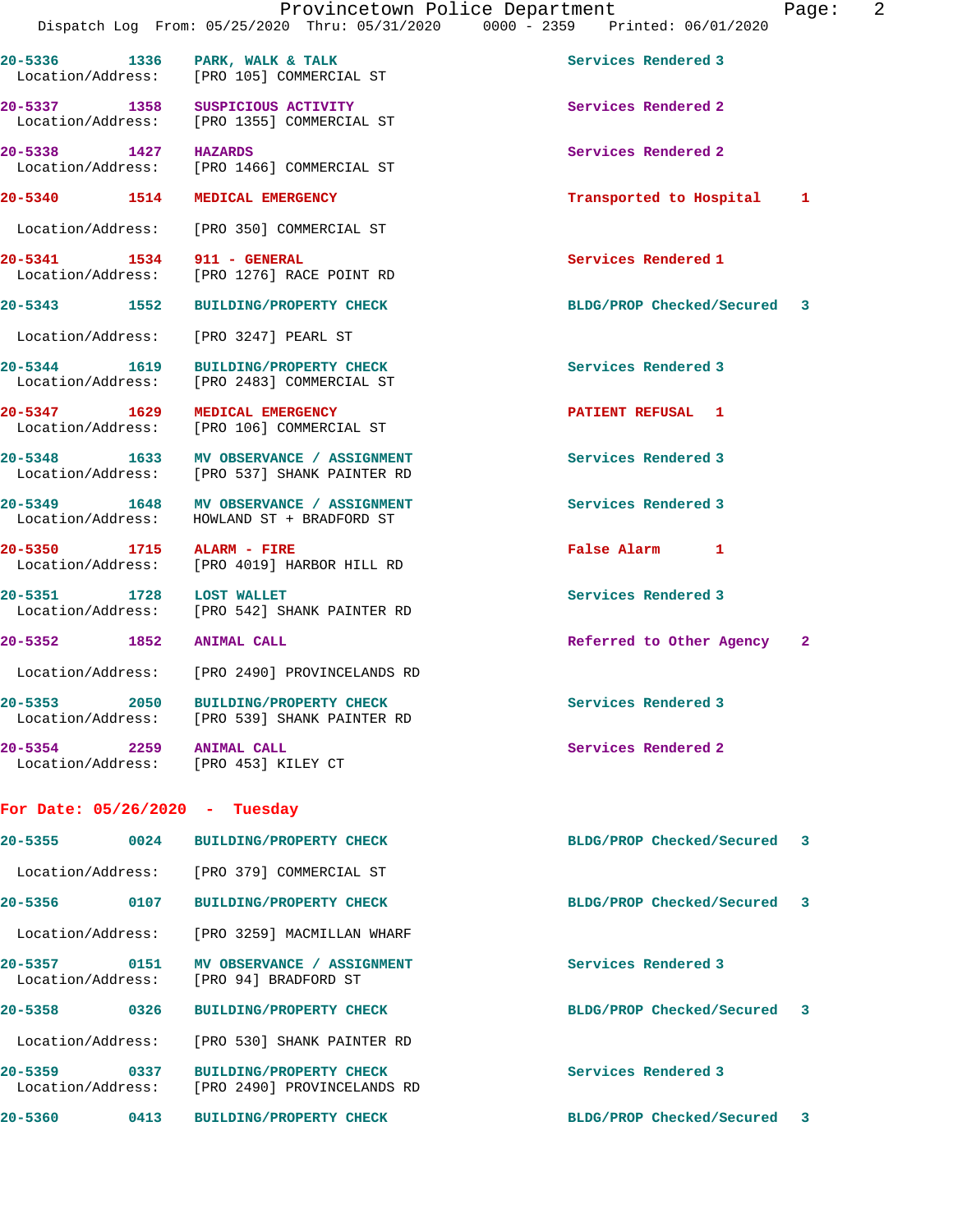|                                                              | Provincetown Police Department<br>Dispatch Log From: 05/25/2020 Thru: 05/31/2020 0000 - 2359 Printed: 06/01/2020 | Page: 3                     |  |
|--------------------------------------------------------------|------------------------------------------------------------------------------------------------------------------|-----------------------------|--|
|                                                              | Location/Address: [PRO 488] MAYFLOWER ST                                                                         |                             |  |
|                                                              | 20-5362 0532 MV OBSERVANCE / ASSIGNMENT<br>Location/Address: RACE POINT RD + SEASHORE PARK DR                    | Services Rendered 3         |  |
| Location/Address: ROUTE 6 + SNAIL RD                         | 20-5363 0606 MV OBSERVANCE / ASSIGNMENT                                                                          | Services Rendered 3         |  |
|                                                              | 20-5364 0641 SERVICE CALL - POLICE<br>Location/Address: [PRO 516] RACE POINT RD                                  | Services Rendered 3         |  |
| 20-5365 0820 MV STOP<br>Location/Address: [TRU 95] ROUTE 6   |                                                                                                                  | VERBAL WARNING 3            |  |
| 20-5366 0827 MEDICAL EMERGENCY                               |                                                                                                                  | Transported to Hospital 1   |  |
|                                                              | Location/Address: [PRO 3923] OLD COLONY WAY                                                                      |                             |  |
|                                                              | 20-5367 0849 BUILDING/PROPERTY CHECK<br>Location/Address: [PRO 3259] MACMILLAN WHARF                             | Services Rendered 3         |  |
|                                                              | 20-5368 0858 SERVICE CALL - POLICE<br>Location/Address: [PRO 516] RACE POINT RD                                  | Services Rendered 3         |  |
| 20-5369 0905 ANIMAL CALL                                     | Location/Address: [PRO 1088] PROVINCE RD                                                                         | Services Rendered 2         |  |
| 20-5371 0939 MV STOP<br>Location/Address: [PRO 2521] ROUTE 6 |                                                                                                                  | VERBAL WARNING 3            |  |
| 20-5373 1039 MV COMPLAINT                                    | Location/Address: [PRO 352] COMMERCIAL ST                                                                        | SPOKEN TO 2                 |  |
|                                                              | 20-5374 1053 BUILDING/PROPERTY CHECK<br>Location/Address: [PRO 2206] PILGRIMS LANDING                            | Services Rendered 3         |  |
| 20-5379 1124 GENERAL INFO                                    | Location/Address: [PRO 4126] BRADFORD ST EXT                                                                     | Services Rendered 3         |  |
|                                                              | 20-5378 1130 SERVICE CALL - POLICE<br>Location/Address: [PRO 569] WINSLOW ST                                     | Services Rendered 3         |  |
|                                                              | 20-5375 1131 MV OBSERVANCE / ASSIGNMENT<br>Location/Address: [PRO 4136] BRADFORD ST                              | Services Rendered 3         |  |
| 20-5376 1132                                                 | <b>MV STOP</b><br>Location/Address: [PRO 536] SHANK PAINTER RD                                                   | <b>VERBAL WARNING 3</b>     |  |
| 20-5377 1152 PARKING COMPLAINT                               |                                                                                                                  | Citation / Warning Issued 3 |  |
| Location/Address: [PRO 506] PEARL ST                         |                                                                                                                  |                             |  |
| 20-5380 1304 ANIMAL CALL                                     | Location/Address: [PRO 1228] COMMERCIAL ST                                                                       | Services Rendered 2         |  |
|                                                              | 20-5381 1316 BUILDING/PROPERTY CHECK                                                                             | BLDG/PROP Checked/Secured 3 |  |
|                                                              | Location/Address: [PRO 2494] BRADFORD ST                                                                         |                             |  |
| 20-5382 1337<br>Location/Address:                            | <b>ANIMAL CALL</b><br>COMMERCIAL ST                                                                              | Services Rendered 2         |  |
| 20-5383 1347 MV STOP                                         | Location/Address: [PRO 1809] COMMERCIAL ST                                                                       | VERBAL WARNING 3            |  |
| Location/Address: [PRO 3440] ROUTE 6                         | 20-5386 1536 MV OBSERVANCE / ASSIGNMENT                                                                          | Services Rendered 3         |  |
|                                                              | 20-5387 1539 MV OBSERVANCE / ASSIGNMENT                                                                          | No Action Required<br>3     |  |
|                                                              | Location/Address: [PRO 537] SHANK PAINTER RD                                                                     |                             |  |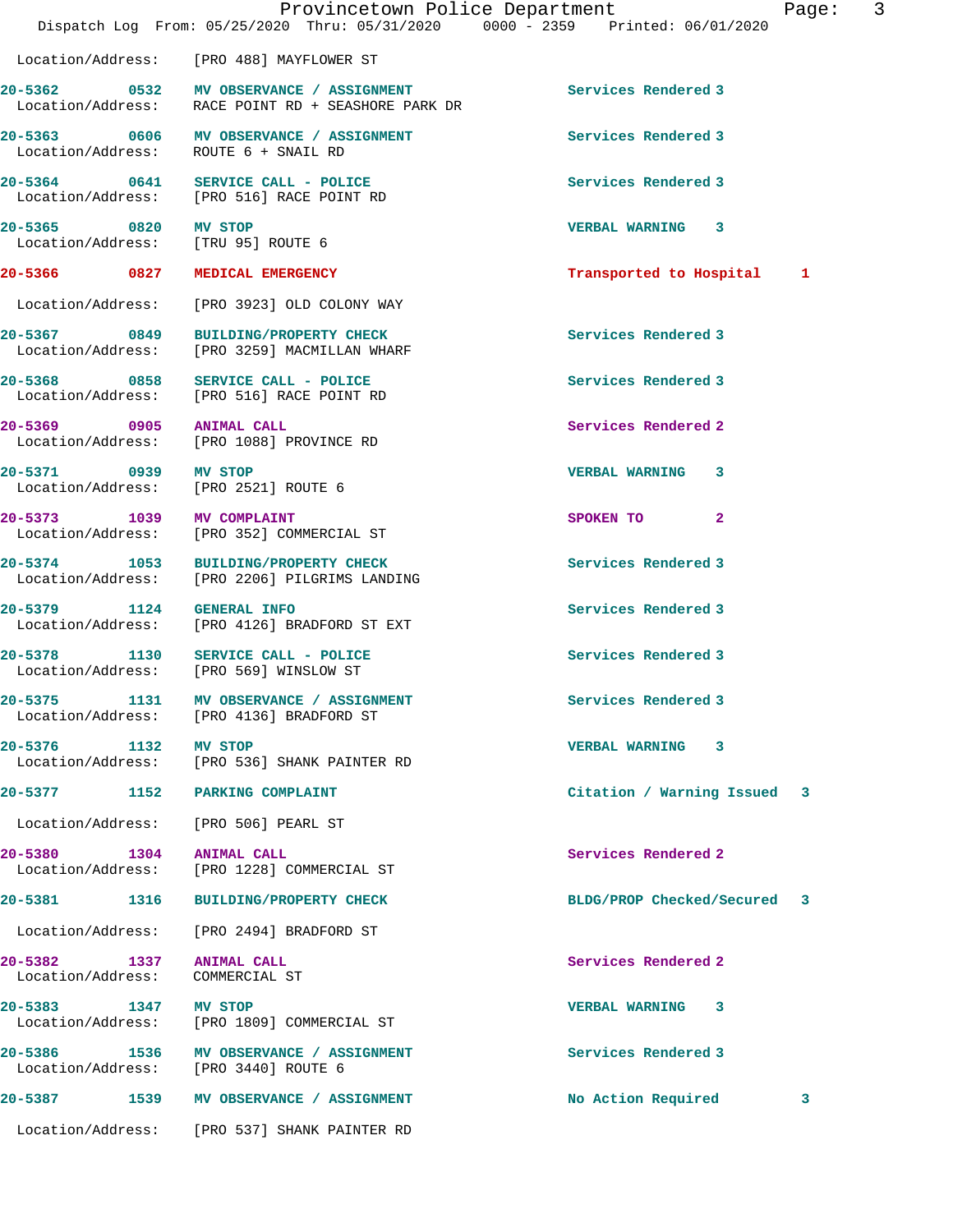| 20-5388 1603 ALARM - GENERAL                        | Location/Address: [PRO 605] COMMERCIAL ST                                          | Services Rendered 1         |   |
|-----------------------------------------------------|------------------------------------------------------------------------------------|-----------------------------|---|
|                                                     | 20-5390 1615 COMPLAINT - GENERAL<br>Location/Address: [PRO 2198] FRANKLIN ST       | Unfounded 3                 |   |
|                                                     | 20-5391 1618 COMPLAINT - GENERAL                                                   | Referred to Other Agency 3  |   |
|                                                     | Location/Address: [PRO 520] SANDY HILL LN                                          |                             |   |
|                                                     | 20-5393 1902 BUILDING/PROPERTY CHECK                                               | BLDG/PROP Checked/Secured 3 |   |
|                                                     | Location/Address: [PRO 3259] MACMILLAN WHARF                                       |                             |   |
|                                                     | 20-5395 2005 BUILDING/PROPERTY CHECK                                               | BLDG/PROP Checked/Secured 3 |   |
|                                                     | Location/Address: [PRO 2898] JEROME SMITH RD                                       |                             |   |
|                                                     | 20-5396 2040 MV OBSERVANCE / ASSIGNMENT<br>Location/Address: [PRO 595] BRADFORD ST | Services Rendered 3         |   |
|                                                     | 20-5397 2043 BUILDING/PROPERTY CHECK                                               | BLDG/PROP Checked/Secured 3 |   |
|                                                     | Location/Address: [PRO 175] COMMERCIAL ST                                          |                             |   |
|                                                     | 20-5398 2134 NOISE COMPLAINT<br>Location/Address: COMMERCIAL ST + FRANKLIN ST      | SPOKEN TO<br>3              |   |
| For Date: 05/27/2020 - Wednesday                    |                                                                                    |                             |   |
|                                                     | 20-5399 0004 BUILDING/PROPERTY CHECK<br>Location/Address: [PRO 433] RYDER ST EXT   | Services Rendered 3         |   |
|                                                     | 20-5400 0005 BUILDING/PROPERTY CHECK<br>Location/Address: [PRO 2500] COMMERCIAL ST | Services Rendered 3         |   |
| 20-5401 0011                                        | <b>BUILDING/PROPERTY CHECK</b>                                                     | BLDG/PROP Checked/Secured 3 |   |
|                                                     | Location/Address: [PRO 1638] COMMERCIAL ST                                         |                             |   |
| 20-5402                                             | 0022 MV OBSERVANCE / ASSIGNMENT<br>Location/Address: CONWELL ST + ROUTE 6          | Services Rendered 3         |   |
| 20-5403<br>0036<br>Location/Address: [TRU] SHORE RD | <b>MISSING DOG</b>                                                                 | Services Rendered 2         |   |
| 20-5404<br>0038                                     | <b>BUILDING/PROPERTY CHECK</b>                                                     | BLDG/PROP Checked/Secured   | 3 |
|                                                     | Location/Address: [PRO 1355] COMMERCIAL ST                                         |                             |   |
| 20-5405 0045                                        | <b>BUILDING/PROPERTY CHECK</b>                                                     | BLDG/PROP Checked/Secured 3 |   |
|                                                     | Location/Address: [PRO 3216] COMMERCIAL ST                                         |                             |   |
| 20-5406<br>Location/Address:                        | 0053 MV OBSERVANCE / ASSIGNMENT<br>JEROME SMITH RD + SHANK PAINTER RD              | Services Rendered 3         |   |
| 20-5407 0105                                        | <b>BUILDING/PROPERTY CHECK</b>                                                     | BLDG/PROP Checked/Secured 3 |   |
|                                                     | Location/Address: [PRO 413] CONWELL ST                                             |                             |   |
| 20-5408 0121<br>Location/Address:                   | MV OBSERVANCE / ASSIGNMENT<br>CONWELL ST + HARRY KEMP WAY                          | Services Rendered 3         |   |
| 20-5409<br>0129                                     | <b>BUILDING/PROPERTY CHECK</b>                                                     | BLDG/PROP Checked/Secured 3 |   |
|                                                     | Location/Address: [PRO 186] COMMERCIAL ST                                          |                             |   |
| 20-5410<br>0152                                     | MV STOP                                                                            | <b>VERBAL WARNING</b><br>3  |   |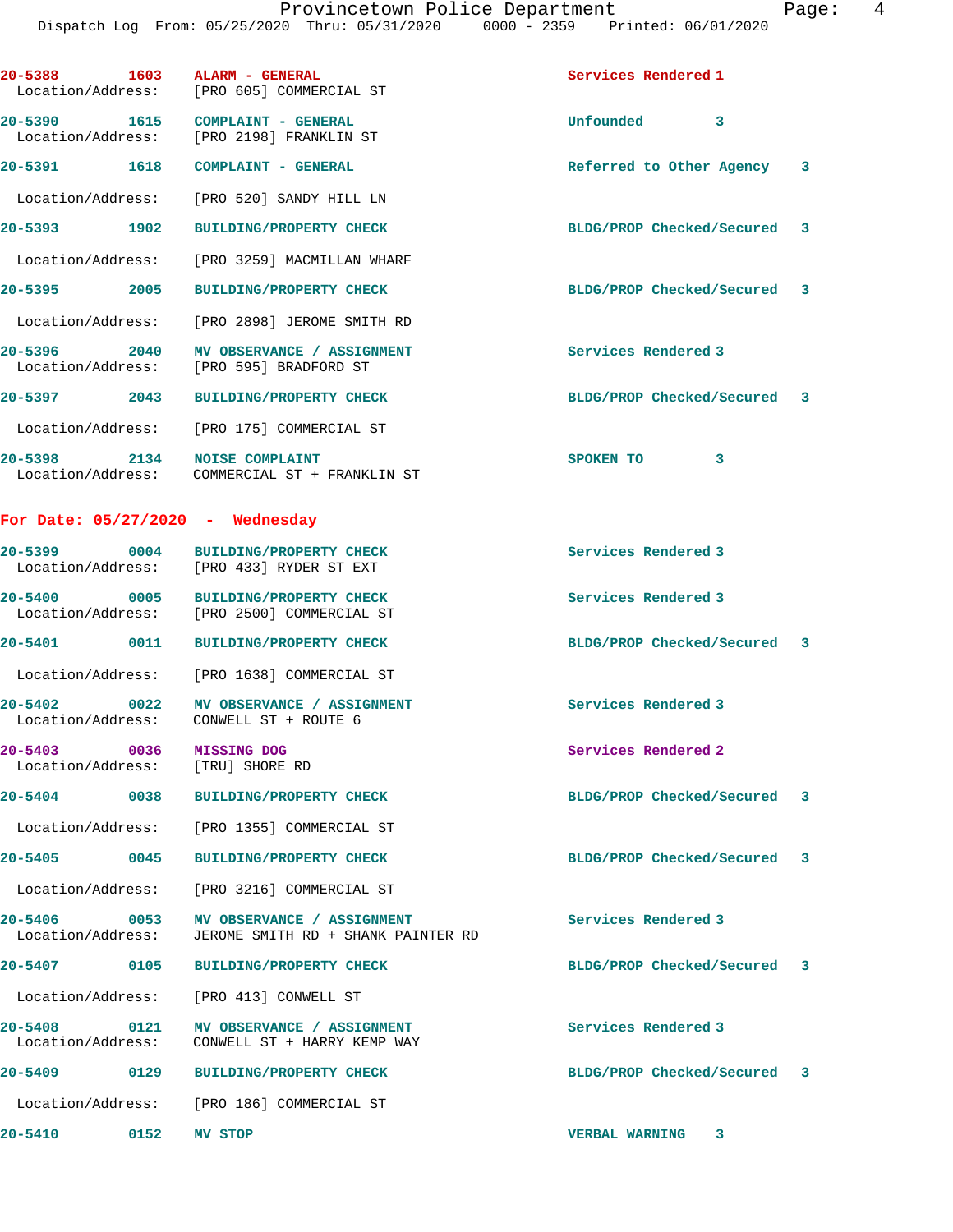|                                      |                                                                                      | Provincetown Police Department<br>Dispatch Log From: 05/25/2020 Thru: 05/31/2020 0000 - 2359 Printed: 06/01/2020 | Page: | 5 |
|--------------------------------------|--------------------------------------------------------------------------------------|------------------------------------------------------------------------------------------------------------------|-------|---|
|                                      | Location/Address: [PRO 285] COMMERCIAL ST                                            |                                                                                                                  |       |   |
|                                      | 20-5411 0206 BUILDING/PROPERTY CHECK<br>Location/Address: [PRO 2520] PRINCE ST       | Services Rendered 3                                                                                              |       |   |
|                                      | 20-5412 0208 BUILDING/PROPERTY CHECK                                                 | BLDG/PROP Checked/Secured 3                                                                                      |       |   |
| Location/Address:                    | [PRO 3259] MACMILLAN WHARF                                                           |                                                                                                                  |       |   |
| 20-5413 0222                         | <b>BUILDING/PROPERTY CHECK</b>                                                       | BLDG/PROP Checked/Secured 3                                                                                      |       |   |
| Location/Address:                    | [PRO 105] COMMERCIAL ST                                                              |                                                                                                                  |       |   |
| Location/Address:                    | 20-5414 0254 MV OBSERVANCE / ASSIGNMENT<br>SHANK PAINTER RD + PROVINCE RD            | Services Rendered 3                                                                                              |       |   |
|                                      | 20-5415 0305 BUILDING/PROPERTY CHECK                                                 | BLDG/PROP Checked/Secured 3                                                                                      |       |   |
|                                      | Location/Address: [PRO 516] RACE POINT RD                                            |                                                                                                                  |       |   |
| Location/Address: [PRO 2479] ROUTE 6 | 20-5416 0313 MV OBSERVANCE / ASSIGNMENT                                              | Services Rendered 3                                                                                              |       |   |
| 20-5417 0352                         | <b>BUILDING/PROPERTY CHECK</b>                                                       | BLDG/PROP Checked/Secured 3                                                                                      |       |   |
| Location/Address:                    | [PRO 1778] SHANK PAINTER RD                                                          |                                                                                                                  |       |   |
| 20-5418 0440                         | <b>BUILDING/PROPERTY CHECK</b>                                                       | BLDG/PROP Checked/Secured 3                                                                                      |       |   |
| Location/Address:                    | [PRO 3921] ROUTE 6                                                                   |                                                                                                                  |       |   |
| 20-5419 0456<br>Location/Address:    | MV OBSERVANCE / ASSIGNMENT<br>ROUTE 6 + SNAIL RD                                     | Services Rendered 3                                                                                              |       |   |
| 0527<br>20-5420<br>Location/Address: | MV OBSERVANCE / ASSIGNMENT<br>SHANK PAINTER RD + BRADFORD ST                         | Services Rendered 3                                                                                              |       |   |
| Location/Address: [PRO 2518] ROUTE 6 | 20-5421 0534 MV OBSERVANCE / ASSIGNMENT                                              | Services Rendered 3                                                                                              |       |   |
| 0733<br>20-5423                      | <b>BUILDING/PROPERTY CHECK</b><br>Location/Address: [PRO 2481] TREMONT ST            | Services Rendered 3                                                                                              |       |   |
| 20-5424 0814 ANIMAL CALL             | Location/Address: [PRO 1268] COMMERCIAL ST                                           | Services Rendered 2                                                                                              |       |   |
|                                      | 20-5422 0900 SERVICE CALL - POLICE<br>Location/Address: [PRO 516] RACE POINT RD      | Services Rendered 3                                                                                              |       |   |
|                                      | 20-5426 0941 SERVICE CALL - POLICE                                                   | Referred to Other Agency                                                                                         | 3     |   |
|                                      | Location/Address: WINSLOW ST + HIGH POLE HILL                                        |                                                                                                                  |       |   |
| 20-5428 1012 ANIMAL CALL             | Location/Address: [PRO 1245] SEASHORE PARK DR                                        | SPOKEN TO<br>$\mathbf{2}$                                                                                        |       |   |
|                                      | 20-5427 1013 MV OBSERVANCE / ASSIGNMENT<br>Location/Address: PRINCE ST + BRADFORD ST | VERBAL WARNING 3                                                                                                 |       |   |
| 20-5429 1040 MV STOP                 | Location/Address: BRADFORD ST + DYER ST                                              | VERBAL WARNING 3                                                                                                 |       |   |
| 20-5430 1103 PARK, WALK & TALK       | Location/Address: [PRO 165] COMMERCIAL ST                                            | Services Rendered 3                                                                                              |       |   |
|                                      | 20-5431 1145 COMPLAINT - GENERAL<br>Location/Address: HOWLAND ST + COMMERCIAL ST     | Could Not Locate 3                                                                                               |       |   |
| 20-5432 1206 PARK, WALK & TALK       | Location/Address: [PRO 3870] COMMERCIAL ST                                           | Services Rendered 3                                                                                              |       |   |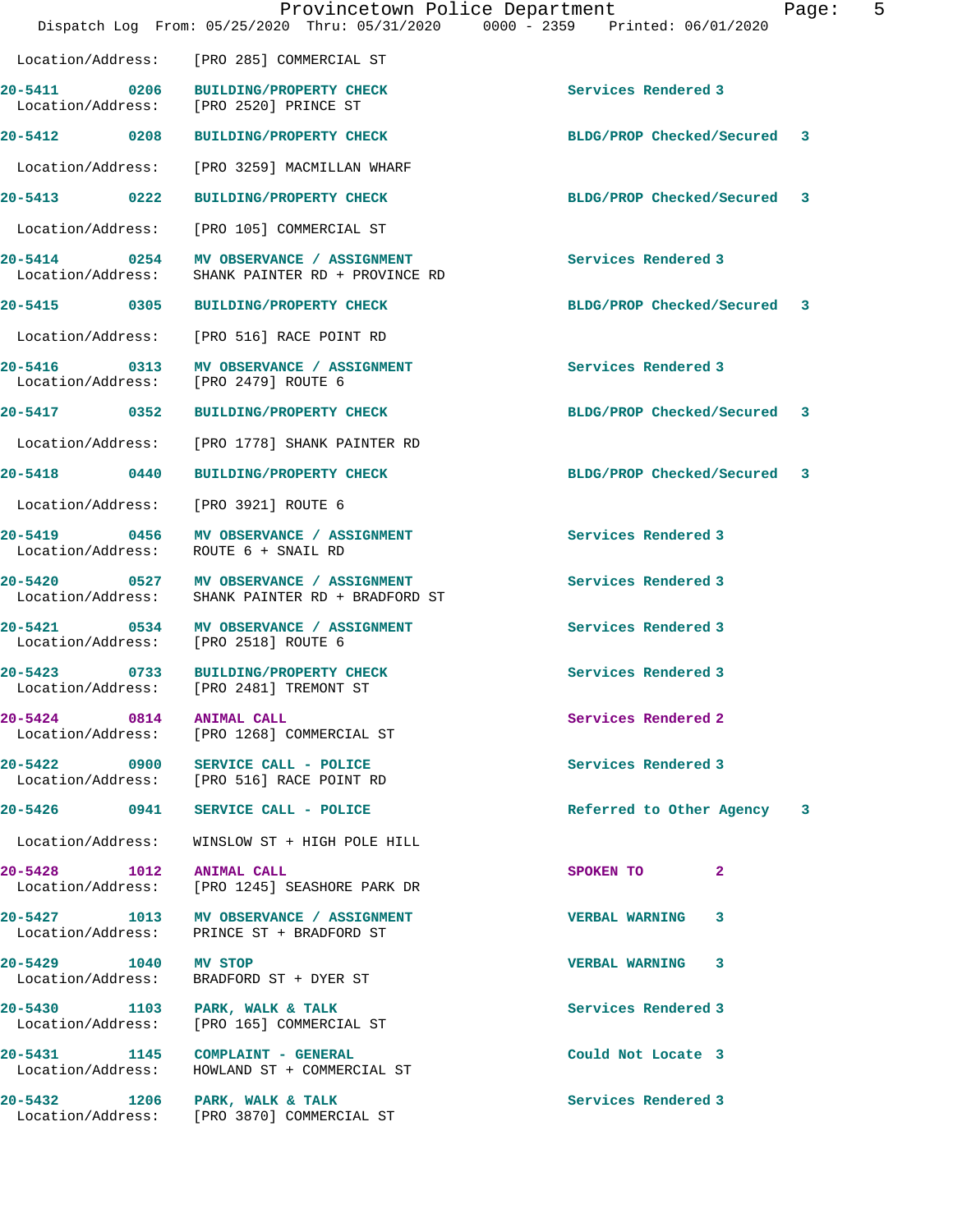|                                                   | Provincetown Police Department<br>Dispatch Log From: 05/25/2020 Thru: 05/31/2020 0000 - 2359 Printed: 06/01/2020 |                             | 6<br>Page: |
|---------------------------------------------------|------------------------------------------------------------------------------------------------------------------|-----------------------------|------------|
|                                                   | 20-5433 1239 MV OBSERVANCE / ASSIGNMENT<br>Location/Address: ROUTE 6 + SNAIL RD                                  | Services Rendered 3         |            |
|                                                   | 20-5434 1252 MEDICAL EMERGENCY                                                                                   | Transported to Hospital 1   |            |
|                                                   | Location/Address: BRADFORD ST + SHANK PAINTER RD                                                                 |                             |            |
|                                                   | 20-5435 1324 MEDICAL EMERGENCY                                                                                   | Transported to Hospital 1   |            |
|                                                   | Location/Address: [PRO 1269] ALDEN ST                                                                            |                             |            |
|                                                   | 20-5437 1328 BUILDING/PROPERTY CHECK<br>Location/Address: [PRO 2490] PROVINCELANDS RD                            | Services Rendered 3         |            |
|                                                   | 20-5436 1353 ASSIST CITIZEN<br>Location/Address: [PRO 542] SHANK PAINTER RD                                      | SPOKEN TO 3                 |            |
|                                                   | 20-5438 1426 MV COMPLAINT<br>Location/Address: [PRO 506] PEARL ST                                                | $\mathbf{2}$<br>SPOKEN TO   |            |
|                                                   | 20-5439 1442 MEDICAL EMERGENCY<br>Location/Address: [PRO 3912] SHANK PAINTER RD                                  | <b>PATIENT REFUSAL 1</b>    |            |
|                                                   | 20-5440 1510 MEDICAL EMERGENCY                                                                                   | Transported to Hospital 1   |            |
|                                                   | Location/Address: [PRO 350] COMMERCIAL ST                                                                        |                             |            |
| 20-5441 1512 FOLLOW UP                            |                                                                                                                  | No Action Required          | 2          |
|                                                   | Location/Address: [PRO 1017] NELSON AVE                                                                          |                             |            |
|                                                   | 20-5442 1525 BUILDING/PROPERTY CHECK<br>Location/Address: [PRO 3259] MACMILLAN WHARF                             | Services Rendered 3         |            |
|                                                   | 20-5443 1535 BUILDING/PROPERTY CHECK<br>Location/Address: [PRO 2483] COMMERCIAL ST                               | Services Rendered 3         |            |
|                                                   | 20-5444 1537 BUILDING/PROPERTY CHECK<br>Location/Address: [PRO 2206] PILGRIMS LANDING                            | Services Rendered 3         |            |
|                                                   | 20-5446 1544 MV OBSERVANCE / ASSIGNMENT<br>Location/Address: CONWELL ST + ROUTE 6                                | Services Rendered 3         |            |
|                                                   | 20-5448 1547 MV OBSERVANCE / ASSIGNMENT<br>Location/Address: [PRO 537] SHANK PAINTER RD                          | Services Rendered 3         |            |
|                                                   | 20-5449 1653 MV OBSERVANCE / ASSIGNMENT<br>Location/Address: [PRO 3243] SHANK PAINTER RD                         | Services Rendered 3         |            |
| 20-5450 1706 MV STOP<br>Location/Address: ROUTE 6 |                                                                                                                  | VERBAL WARNING 3            |            |
| 20-5453 1824 MV STOP                              |                                                                                                                  | Citation / Warning Issued   | 3          |
|                                                   | Location/Address: [PRO 539] SHANK PAINTER RD                                                                     |                             |            |
| 20-5454 1858 MV STOP                              | Location/Address: [PRO 396] COMMERCIAL ST                                                                        | VERBAL WARNING 3            |            |
|                                                   | 20-5455 1909 ALARM - FIRE<br>Location/Address: [PRO 1221] PROVINCELANDS RD                                       | Services Rendered 1         |            |
|                                                   | 20-5456 2002 BUILDING/PROPERTY CHECK                                                                             | BLDG/PROP Checked/Secured 3 |            |
|                                                   | Location/Address: [PRO 3609] COMMERCIAL ST                                                                       |                             |            |
| 20-5457 2033 MV STOP                              | Location/Address: [PRO 3430] COMMERCIAL ST                                                                       | VERBAL WARNING 3            |            |
| 20-5458 2115 MV STOP                              | Location/Address: [PRO 3430] COMMERCIAL ST                                                                       | VERBAL WARNING 3            |            |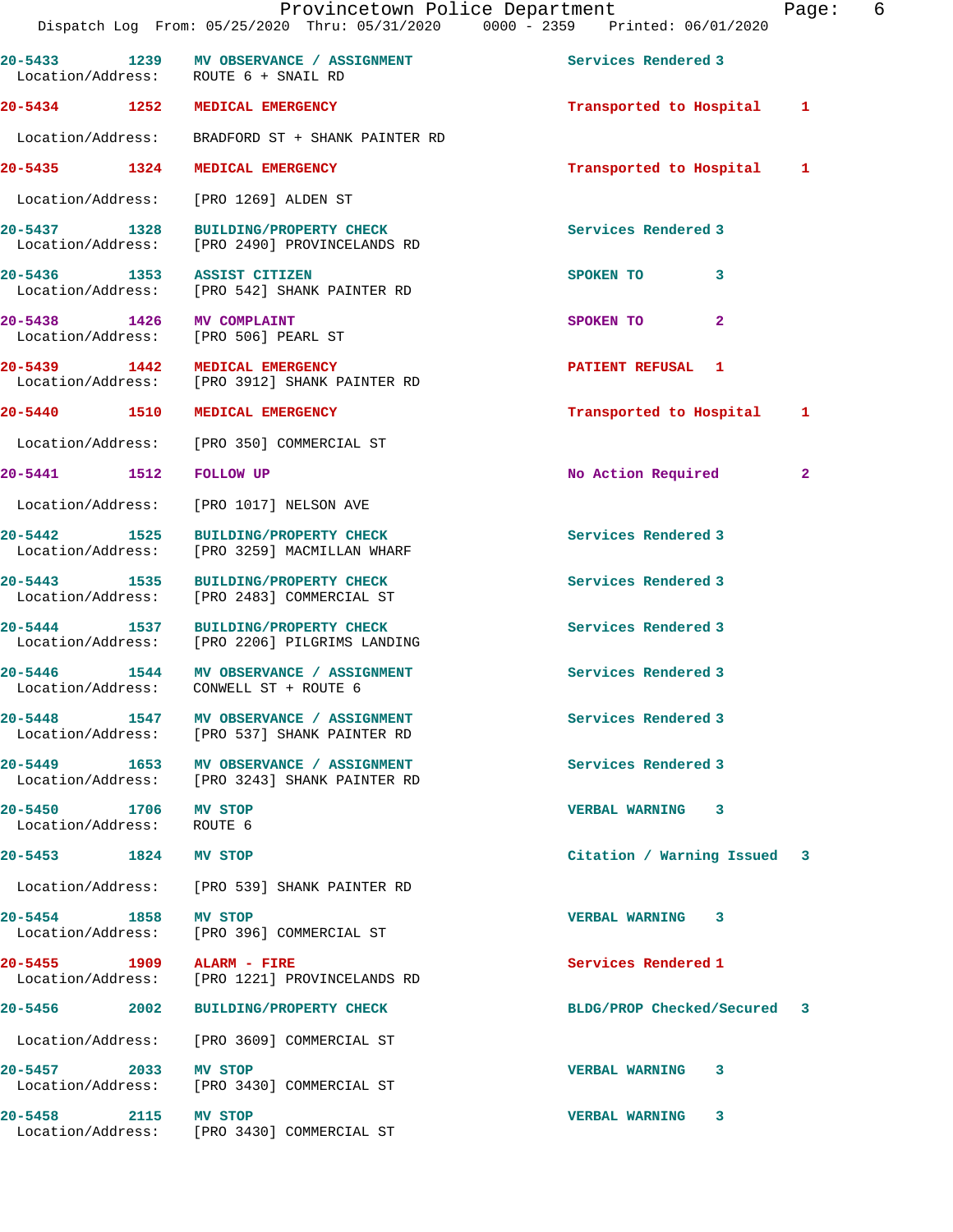| 20-5459 2125                                      | <b>BUILDING/PROPERTY CHECK</b>                                          | BLDG/PROP Checked/Secured 3 |   |
|---------------------------------------------------|-------------------------------------------------------------------------|-----------------------------|---|
| Location/Address:                                 | [PRO 175] COMMERCIAL ST                                                 |                             |   |
| 20-5460 2221<br>Location/Address:                 | MEDICAL EMERGENCY<br>[PRO 3670] SHANK PAINTER RD                        | PATIENT REFUSAL 1           |   |
| 20-5461 2315<br>Location/Address:                 | <b>BUILDING/PROPERTY CHECK</b><br>[PRO 1355] COMMERCIAL ST              | Services Rendered 3         |   |
| $20 - 5462$<br>2316                               | <b>BUILDING/PROPERTY CHECK</b>                                          | BLDG/PROP Checked/Secured 3 |   |
|                                                   | Location/Address: [PRO 1952] COMMERCIAL ST                              |                             |   |
| 20-5463 2335                                      | BUILDING/PROPERTY CHECK<br>Location/Address: [PRO 3259] MACMILLAN WHARF | Services Rendered 3         |   |
| 20-5464 2349 MV STOP                              | Location/Address: WEST VINE ST + COMMERCIAL ST                          | <b>VERBAL WARNING</b><br>3  |   |
| For Date: $05/28/2020 - Thursday$                 |                                                                         |                             |   |
| 20-5465 0007                                      | <b>BUILDING/PROPERTY CHECK</b>                                          | BLDG/PROP Checked/Secured 3 |   |
|                                                   | Location/Address: [PRO 2500] COMMERCIAL ST                              |                             |   |
| 20-5467 0012<br>Location/Address:                 | MV OBSERVANCE / ASSIGNMENT<br>[PRO 106] COMMERCIAL ST                   | Services Rendered 3         |   |
| Location/Address:                                 | 20-5466 0015 MV OBSERVANCE / ASSIGNMENT<br>[PRO 2494] BRADFORD ST       | Services Rendered 3         |   |
| 20-5468 0032<br>Location/Address:                 | MV OBSERVANCE / ASSIGNMENT<br>SHANK PAINTER RD + JEROME SMITH RD        | Services Rendered 3         |   |
| 20-5470 0104                                      | <b>BUILDING/PROPERTY CHECK</b>                                          | BLDG/PROP Checked/Secured 3 |   |
|                                                   | Location/Address: [PRO 1638] COMMERCIAL ST                              |                             |   |
| 20-5469 0109                                      | <b>BUILDING/PROPERTY CHECK</b>                                          | BLDG/PROP Checked/Secured 3 |   |
|                                                   | Location/Address: [PRO 379] COMMERCIAL ST                               |                             |   |
| $20 - 5472$<br>0138<br>Location/Address:          | BUILDING/PROPERTY CHECK<br>[PRO 2540] RACE POINT RD                     | Services Rendered 3         |   |
| 20-5471 0139                                      | <b>BUILDING/PROPERTY CHECK</b>                                          | BLDG/PROP Checked/Secured   | 3 |
|                                                   | Location/Address: [PRO 440] HARRY KEMP WAY                              |                             |   |
| 20-5473<br>0157                                   | MEDICAL EMERGENCY                                                       | Transported to Hospital     | 1 |
| Location/Address:                                 | [PRO 350] COMMERCIAL ST                                                 |                             |   |
| 20-5474 0239<br>Location/Address:                 | MV OBSERVANCE / ASSIGNMENT<br>ROUTE <sub>6</sub>                        | Services Rendered 3         |   |
| 20-5475 0316<br>Location/Address:                 | <b>BUILDING/PROPERTY CHECK</b><br>[PRO 3259] MACMILLAN WHARF            | Services Rendered 3         |   |
| 20-5476 0515<br>Location/Address:                 | <b>BUILDING/PROPERTY CHECK</b><br>[PRO 526] RYDER ST EXT                | Services Rendered 3         |   |
| 20-5477<br>$\overline{0522}$<br>Location/Address: | MV OBSERVANCE / ASSIGNMENT<br>ROUTE 6 + CONWELL ST                      | Services Rendered 3         |   |
| $20 - 5478$<br>0526<br>Location/Address:          | MV OBSERVANCE / ASSIGNMENT<br>SNAIL RD + COMMERCIAL ST                  | Services Rendered 3         |   |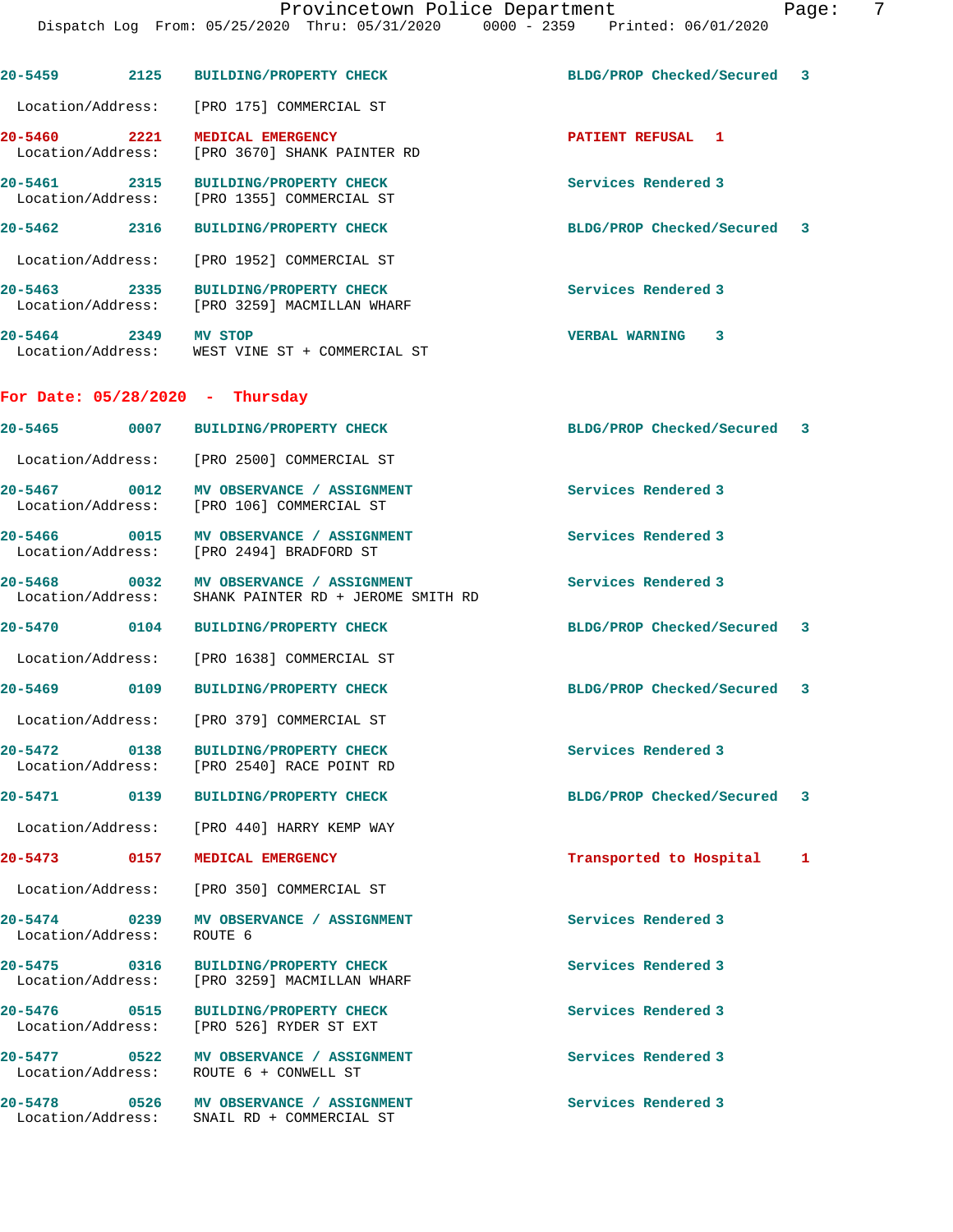|                                                     | Provincetown Police Department<br>Dispatch Log From: 05/25/2020 Thru: 05/31/2020 0000 - 2359 Printed: 06/01/2020 |                             | Page: 8 |
|-----------------------------------------------------|------------------------------------------------------------------------------------------------------------------|-----------------------------|---------|
|                                                     | 20-5479 0541 MV OBSERVANCE / ASSIGNMENT<br>Location/Address: SHANK PAINTER RD + JEROME SMITH RD                  | Services Rendered 3         |         |
| 20-5481 0618 PARK, WALK & TALK                      | Location: [PRO 3431] LOPES SQUARE                                                                                | Services Rendered 3         |         |
|                                                     | 20-5482 0622 DISTURBANCE - FIGHT / ARGUMENT<br>Location/Address: [PRO 560] TREMONT ST                            | SPOKEN TO 1                 |         |
| 20-5483 0638 ANIMAL CALL                            | Location/Address: [PRO 1858] BRADFORD ST                                                                         | Services Rendered 2         |         |
|                                                     | 20-5484 0706 MEDICAL EMERGENCY<br>Location/Address: [PRO 1466] COMMERCIAL ST                                     | PATIENT REFUSAL 1           |         |
| 20-5485 0711 LOST PROPERTY                          | Location/Address: [PRO 542] SHANK PAINTER RD                                                                     | Services Rendered 3         |         |
| 20-5486 0745 PARKING COMPLAINT                      |                                                                                                                  | Citation / Warning Issued 3 |         |
|                                                     | Location/Address: [PRO 3456] RYDER ST EXT                                                                        |                             |         |
| 20-5488 0801 MEDICAL EMERGENCY                      |                                                                                                                  | Transported to Hospital 1   |         |
| Location/Address: [PRO 1390] LAW ST                 |                                                                                                                  |                             |         |
| Location/Address: ROUTE 6                           | 20-5487 0804 MV OBSERVANCE / ASSIGNMENT                                                                          | Services Rendered 3         |         |
|                                                     | 20-5489 0806 LOST PROPERTY<br>Location/Address: [PRO 4093] OLD COLONY WAY                                        | Services Rendered 3         |         |
|                                                     | 20-5480 0900 SERVICE CALL - POLICE<br>Location/Address: [PRO 516] RACE POINT RD                                  | Services Rendered 3         |         |
|                                                     | 20-5491 1027 MV OBSERVANCE / ASSIGNMENT<br>Location/Address: HIGH POLE HILL + BRADFORD ST                        | Services Rendered 3         |         |
|                                                     | 20-5492 1138 BUILDING/PROPERTY CHECK                                                                             | BLDG/PROP Checked/Secured 3 |         |
|                                                     | Location/Address: [PRO 2898] JEROME SMITH RD                                                                     |                             |         |
| 20-5494 1201 MV COMPLAINT                           | Location/Address: [PRO 1992] COMMERCIAL ST                                                                       | Services Rendered 2         |         |
| 20-5495 1204 PARKING COMPLAINT                      | Location/Address: [PRO 4157] COMMERCIAL ST                                                                       | Services Rendered 3         |         |
|                                                     | 20-5496 1247 MV OBSERVANCE / ASSIGNMENT<br>Location/Address: PRINCE ST + BRADFORD ST                             | Services Rendered 3         |         |
| 20-5497 1306 PARK, WALK & TALK<br>Location/Address: | [PRO 105] COMMERCIAL ST                                                                                          | Services Rendered 3         |         |
| 20-5498 1335 911 - GENERAL                          | Location/Address: [PRO 4136] BRADFORD ST                                                                         | False Alarm 1               |         |
| 20-5499 1353<br>Location/Address:                   | <b>ANIMAL CALL</b><br>[PRO 1496] ALLERTON ST                                                                     | SPOKEN TO<br>$\mathbf{2}$   |         |
|                                                     | 20-5500 1512 BUILDING/PROPERTY CHECK<br>Location/Address: [PRO 3259] MACMILLAN WHARF                             | Services Rendered 3         |         |
| Location/Address:                                   | 20-5502 1612 MV OBSERVANCE / ASSIGNMENT<br>[PRO 537] SHANK PAINTER RD                                            | Services Rendered 3         |         |
|                                                     | 20-5503 1655 BUILDING/PROPERTY CHECK<br>Location/Address: [PRO 2483] COMMERCIAL ST                               | Services Rendered 3         |         |
| 20-5504<br>1657                                     | <b>BUILDING/PROPERTY CHECK</b>                                                                                   | Services Rendered 3         |         |

Location/Address: [PRO 2206] PILGRIMS LANDING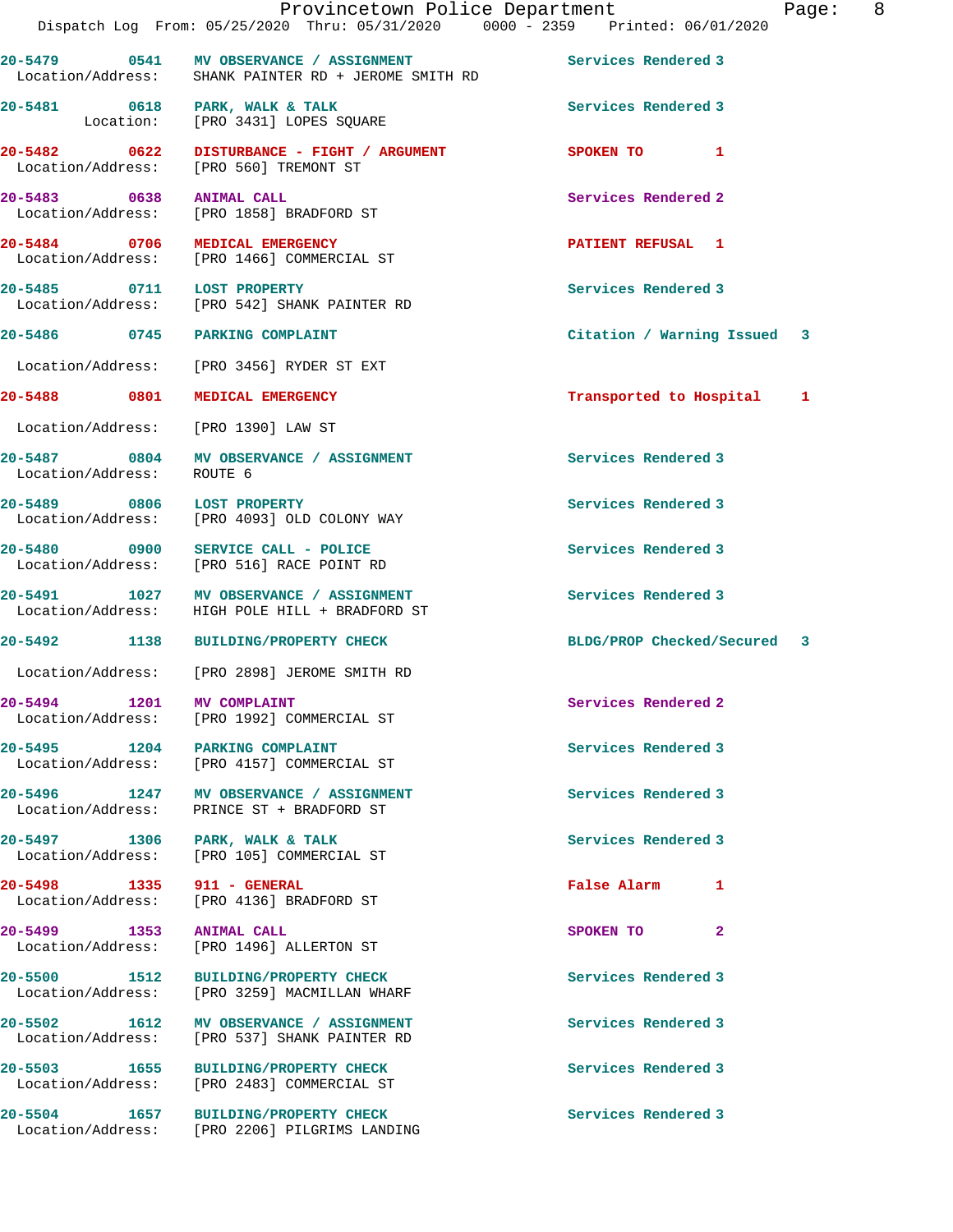|                          | Provincetown Police Department<br>Dispatch Log From: 05/25/2020 Thru: 05/31/2020 0000 - 2359 Printed: 06/01/2020 |                             | 9<br>Page: |
|--------------------------|------------------------------------------------------------------------------------------------------------------|-----------------------------|------------|
|                          |                                                                                                                  |                             |            |
|                          | 20-5507 1732 LANDLORD / TENANT<br>Location/Address: [PRO 2186] BRADFORD ST                                       | SPOKEN TO<br>$\overline{2}$ |            |
|                          | 20-5506 1735 MV OBSERVANCE / ASSIGNMENT<br>Location/Address: [PRO 4136] BRADFORD ST                              | Services Rendered 3         |            |
| 20-5508 1743 MV STOP     | Location/Address: [PRO 399] COMMERCIAL ST                                                                        | <b>VERBAL WARNING 3</b>     |            |
| 20-5509 1749 ANIMAL CALL | Location/Address: [PRO 1662] PEARL ST                                                                            | <b>GONE ON ARRIVAL 2</b>    |            |
|                          | 20-5510 1823 MEDICAL EMERGENCY                                                                                   | Transported to Hospital     | 1          |
|                          | Location/Address: [PRO 3296] SHANK PAINTER RD                                                                    |                             |            |
| 20-5511 1855             | DISTURBANCE - FIGHT / ARGUMENT<br>Location/Address: [PRO 564] BAYBERRY AVE                                       | Unfounded 1                 |            |
| 20-5513 1924 ANIMAL CALL | Location/Address: [PRO 2129] COMMERCIAL ST                                                                       | <b>GONE ON ARRIVAL 2</b>    |            |
|                          | 20-5512 1926 MEDICAL EMERGENCY                                                                                   | Transported to Hospital     | 1          |
|                          | Location/Address: [PRO 526] RYDER ST EXT                                                                         |                             |            |
|                          | 20-5514 2013 PARK, WALK & TALK<br>Location/Address: COMMERCIAL ST + LAW ST                                       | Services Rendered 3         |            |
|                          | 20-5516 2122 BUILDING/PROPERTY CHECK                                                                             | BLDG/PROP Checked/Secured 3 |            |
|                          | Location/Address: [PRO 182] COMMERCIAL ST                                                                        |                             |            |
|                          | 20-5517 2205 BUILDING/PROPERTY CHECK                                                                             | BLDG/PROP Checked/Secured 3 |            |
|                          | Location/Address: [PRO 1355] COMMERCIAL ST                                                                       |                             |            |
|                          | 20-5518 2239 MEDICAL EMERGENCY                                                                                   | Transported to Hospital     | 1          |
|                          | Location/Address: [PRO 3222] ALDEN ST                                                                            |                             |            |

20-5519 2319 MV OBSERVANCE / ASSIGNMENT **Services Rendered 3** Location/Address: SHANK PAINTER RD + JEROME SMITH RD

## **For Date: 05/29/2020 - Friday**

| 20-5521                                         | 0000 | <b>BUILDING/PROPERTY CHECK</b>                               | BLDG/PROP Checked/Secured 3 |  |
|-------------------------------------------------|------|--------------------------------------------------------------|-----------------------------|--|
|                                                 |      | Location/Address: [PRO 3609] COMMERCIAL ST                   |                             |  |
| 20-5520                                         | 0002 | BUILDING/PROPERTY CHECK                                      | BLDG/PROP Checked/Secured 3 |  |
| Location/Address:                               |      | [PRO 1355] COMMERCIAL ST                                     |                             |  |
| $20 - 5522$<br>$\sim$ 0022<br>Location/Address: |      | MV OBSERVANCE / ASSIGNMENT<br>ROUTE 6 + CONWELL ST           | Services Rendered 3         |  |
| $20 - 5523$                                     | 0104 | <b>BUILDING/PROPERTY CHECK</b>                               | BLDG/PROP Checked/Secured 3 |  |
| Location/Address:                               |      | [PRO 1952] COMMERCIAL ST                                     |                             |  |
| 20-5524 0118<br>Location/Address:               |      | <b>BUILDING/PROPERTY CHECK</b><br>[PRO 2898] JEROME SMITH RD | Services Rendered 3         |  |
| $20 - 5525$<br>Location/Address:                | 0131 | <b>BUILDING/PROPERTY CHECK</b><br>[PRO 3259] MACMILLAN WHARF | Services Rendered 3         |  |
| 20-5526                                         | 0202 | <b>BUILDING/PROPERTY CHECK</b>                               | BLDG/PROP Checked/Secured 3 |  |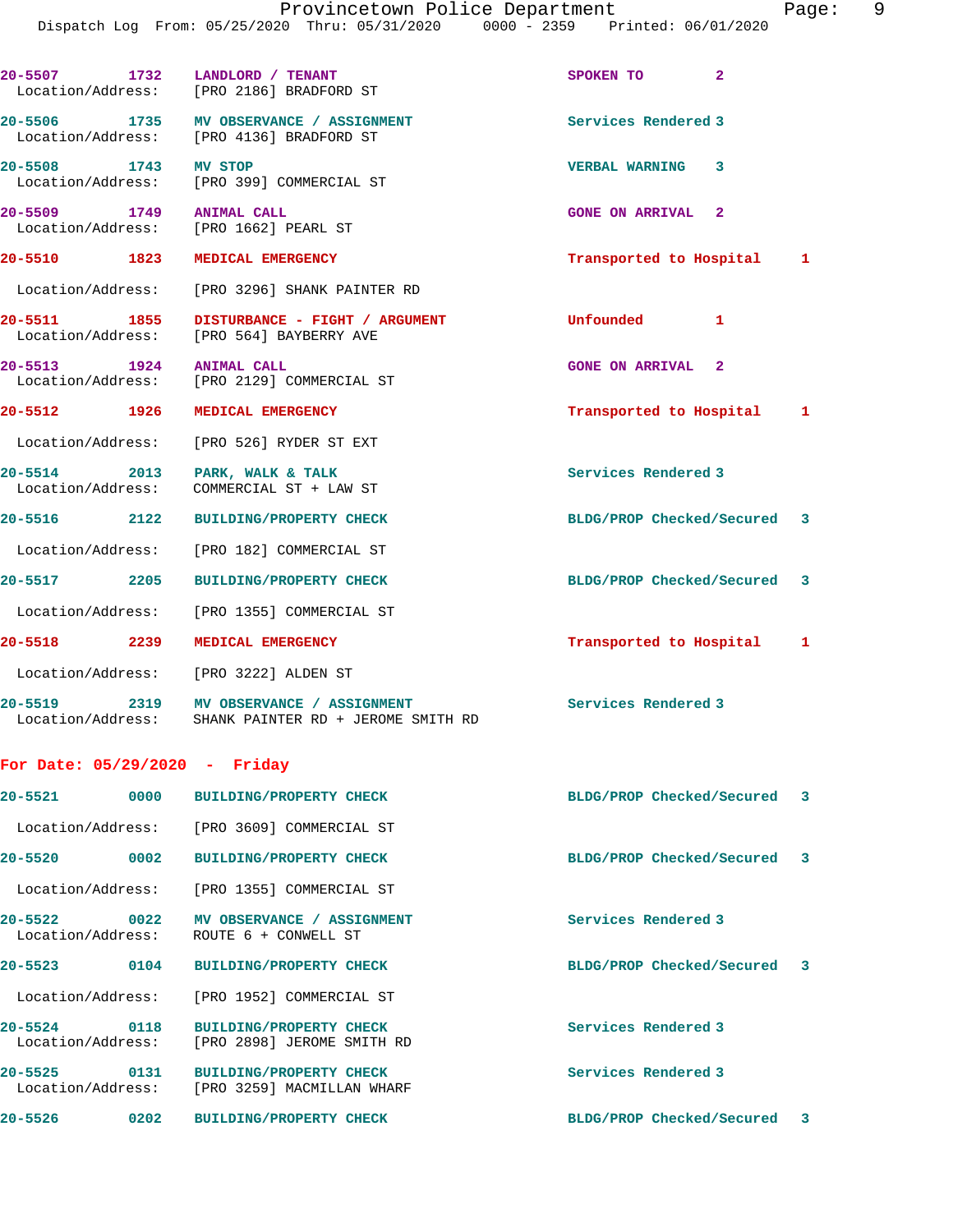|                                                                 |                                                                                         | Provincetown Police Department<br>Page:<br>Dispatch Log From: 05/25/2020 Thru: 05/31/2020 0000 - 2359 Printed: 06/01/2020 | 10 |
|-----------------------------------------------------------------|-----------------------------------------------------------------------------------------|---------------------------------------------------------------------------------------------------------------------------|----|
|                                                                 | Location/Address: [PRO 1638] COMMERCIAL ST                                              |                                                                                                                           |    |
|                                                                 | 20-5527 0213 MV OBSERVANCE / ASSIGNMENT<br>Location/Address: ROUTE 6 + SHANK PAINTER RD | Services Rendered 3                                                                                                       |    |
| 20-5528 0355 ALARM - GENERAL<br>Location/Address: COMMERCIAL ST |                                                                                         | Services Rendered 1                                                                                                       |    |
| Location/Address: ROUTE 6 + SNAIL RD                            | 20-5529 0531 MV OBSERVANCE / ASSIGNMENT                                                 | Services Rendered 3                                                                                                       |    |
|                                                                 | 20-5530 0544 MV OBSERVANCE / ASSIGNMENT<br>Location/Address: ROUTE 6 + HOWLAND ST       | Services Rendered 3                                                                                                       |    |
|                                                                 | 20-5531 0602 SERVICE CALL - POLICE<br>Location/Address: [PRO 516] RACE POINT RD         | Services Rendered 3                                                                                                       |    |
| 20-5532 0628                                                    | <b>BUILDING/PROPERTY CHECK</b>                                                          | BLDG/PROP Checked/Secured 3                                                                                               |    |
|                                                                 | Location/Address: [PRO 447] JEROME SMITH RD                                             |                                                                                                                           |    |
| 20-5533 0629 MEDICAL EMERGENCY                                  | Location/Address: [PRO 1466] COMMERCIAL ST                                              | PATIENT REFUSAL 1                                                                                                         |    |
| 20-5535 0742 KEEP THE PEACE                                     | Location/Address: [PRO 1135] UPPER MILLER HILL RD                                       | SPOKEN TO<br>$\mathbf{2}$                                                                                                 |    |
| 20-5536 0805 MV DISABLED                                        | Location/Address: SNAIL RD + COMMERCIAL ST                                              | Vehicle Towed 2                                                                                                           |    |
| 20-5538 0816 MEDICAL EMERGENCY                                  |                                                                                         | Transported to Hospital 1                                                                                                 |    |
|                                                                 | Location/Address: [PRO 658] MOZART AVE                                                  |                                                                                                                           |    |
| Location/Address: [PRO 3440] ROUTE 6                            | 20-5537 0825 MV OBSERVANCE / ASSIGNMENT                                                 | Services Rendered 3                                                                                                       |    |
| 20-5539 0853 HAZARDS<br>Location/Address: [PRO 2479] ROUTE 6    |                                                                                         | Removed Hazard 2                                                                                                          |    |
| 20-5540 0913 MV STOP                                            | Location/Address: [PRO 94] BRADFORD ST                                                  | VERBAL WARNING 3                                                                                                          |    |
| 20-5541 0926                                                    | SERVICE CALL - POLICE<br>Location/Address: [PRO 516] RACE POINT RD                      | Services Rendered 3                                                                                                       |    |
|                                                                 | 20-5543 0943 SERVICE CALL - POLICE<br>Location/Address: [PRO 810] COMMERCIAL ST         | Services Rendered 3                                                                                                       |    |
|                                                                 | 20-5544 0945 SERVICE CALL - POLICE<br>Location/Address: [PRO 2227] BRADFORD ST          | Services Rendered 3                                                                                                       |    |
| 20-5546 1002 ALARM - FIRE                                       | Location/Address: [PRO 2080] BLUEBERRY AVE                                              | False Alarm 1                                                                                                             |    |
| Location/Address: ROUTE 6 + SNAIL RD                            | 20-5547 1037 MV OBSERVANCE / ASSIGNMENT                                                 | Services Rendered 3                                                                                                       |    |
| 20-5548                                                         | 1054 MEDICAL EMERGENCY                                                                  | Transported to Hospital 1                                                                                                 |    |
|                                                                 | Location/Address: [PRO 3296] SHANK PAINTER RD                                           |                                                                                                                           |    |
| 20-5567 1120 MV COLLISION                                       | Location/Address: CENTRAL ST + BRADFORD ST<br>Refer To Accident: 20-14-AC               | Services Rendered 1                                                                                                       |    |
|                                                                 | 20-5549 1121 SERVE PROTECTION ORDER<br>Location/Address: [PRO 1006] NELSON AVE          | Could Not Locate 2                                                                                                        |    |
|                                                                 | 20-5550 1148 SERVICE CALL - POLICE<br>Location/Address: [PRO 569] WINSLOW ST            | Services Rendered 3                                                                                                       |    |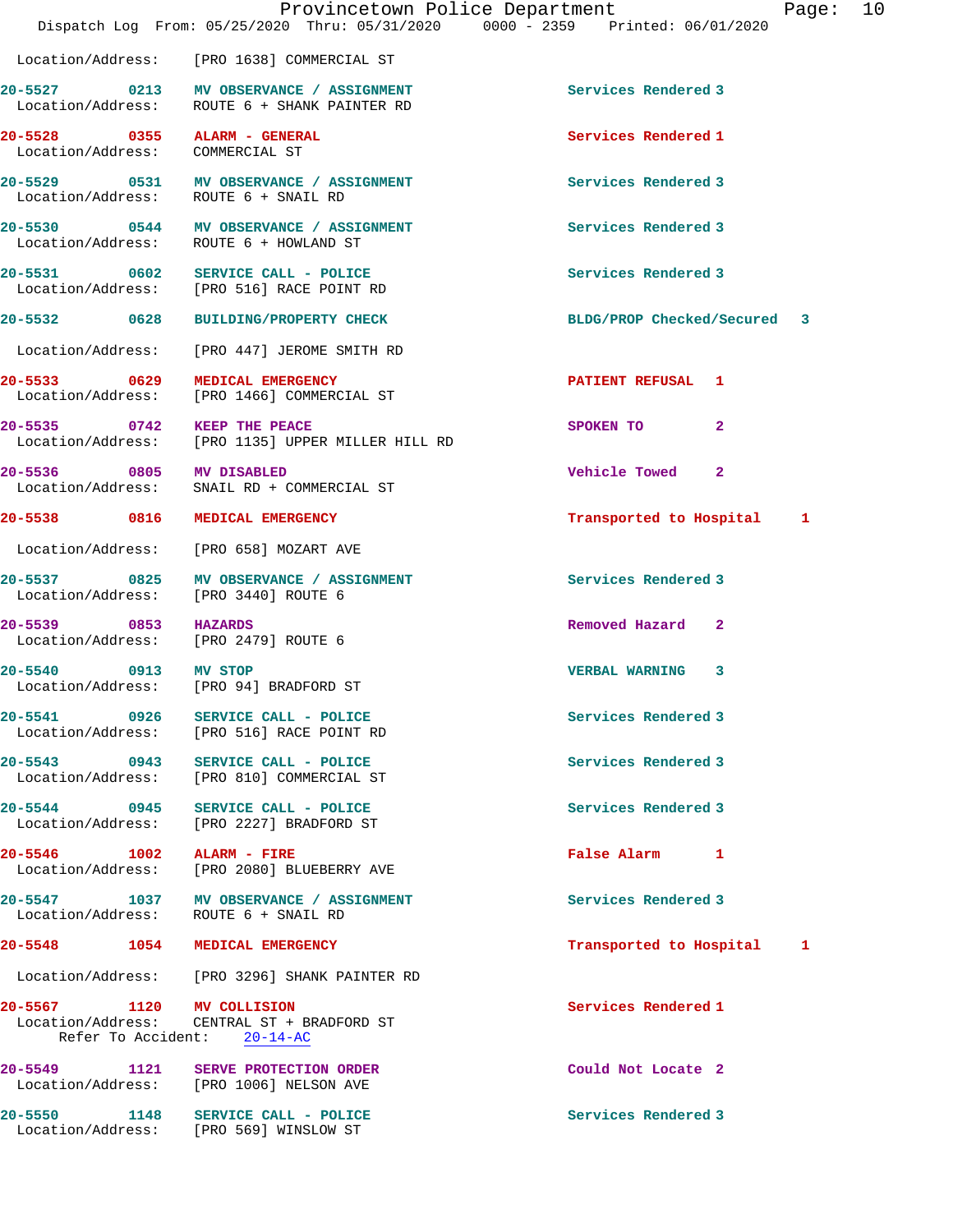**20-5551 1217 MEDICAL EMERGENCY Transported to Hospital 1** Location/Address: [PRO 4053] CREEK RD **20-5552 1237 GENERAL INFO Services Rendered 3**  Location/Address: [PRO 2616] COMMERCIAL ST **20-5553 1249 SUSPICIOUS ACTIVITY Services Rendered 2**  Location/Address: JEROME SMITH RD + SHANK PAINTER RD 20-5554 1255 SERVICE CALL - POLICE **1255 SERVICE CALL - POLICE** Services Rendered 3<br>
Location/Address: [PRO 2521] ROUTE 6 Location/Address: **20-5555 1305 MV OBSERVANCE / ASSIGNMENT No Action Required 3** Location/Address: JEROME SMITH RD + SHANK PAINTER RD **20-5558 1311 SERVE SUMMONS Could Not Locate 3**  Location/Address: [PRO 1584] MONTELLO ST **20-5559 1312 MV COMPLAINT Services Rendered 2**  Location/Address: [PRO 3296] SHANK PAINTER RD 20-5560 1328 PARK, WALK & TALK **Services Rendered 3** Accation/Address: [PRO 2500] COMMERCIAL ST [PRO 2500] COMMERCIAL ST **20-5561 1330 PARK, WALK & TALK Services Rendered 3**  Location/Address: [PRO 105] COMMERCIAL ST **20-5562 1356 PARK, WALK & TALK Services Rendered 3**  Location/Address: [PRO 105] COMMERCIAL ST **20-5563 1357 SERVICE CALL - POLICE Services Rendered 3**  Location/Address: [PRO 569] WINSLOW ST **20-5564 1415 LARCENY / FORGERY / FRAUD Services Rendered 2**  Location/Address: OLD COLONY WAY **20-5565 1418 MEDICAL EMERGENCY Transported to Hospital 1** Location/Address: [PRO 105] COMMERCIAL ST **20-5566 1501 ASSIST CITIZEN Referred to Other Agency 3** Location/Address: [PRO 106] COMMERCIAL ST **20-5568 1611 BUILDING/PROPERTY CHECK Services Rendered 3**  Location/Address: [PRO 2483] COMMERCIAL ST **20-5569 1644 MV OBSERVANCE / ASSIGNMENT Services Rendered 3**  Location/Address: [PRO 3243] SHANK PAINTER RD **20-5570 1645 MV STOP VERBAL WARNING 3**  Location/Address: [PRO 537] SHANK PAINTER RD **20-5571 1650 MV OBSERVANCE / ASSIGNMENT Services Rendered 3**  Location/Address: [PRO 606] CONWELL ST **20-5573 1710 TRAFFIC CONTROL Services Rendered 3**  Location/Address: BRADFORD ST + COOK ST **20-5574 1712 MV STOP No Action Required 3** Location/Address: [PRO 518] RACE POINT RD **20-5575 1717 COMPLAINT - GENERAL SPOKEN TO 3**  Location/Address: [PRO 3259] MACMILLAN WHARF **20-5576 1743 BUILDING/PROPERTY CHECK Services Rendered 3**  Location/Address: [PRO 94] BRADFORD ST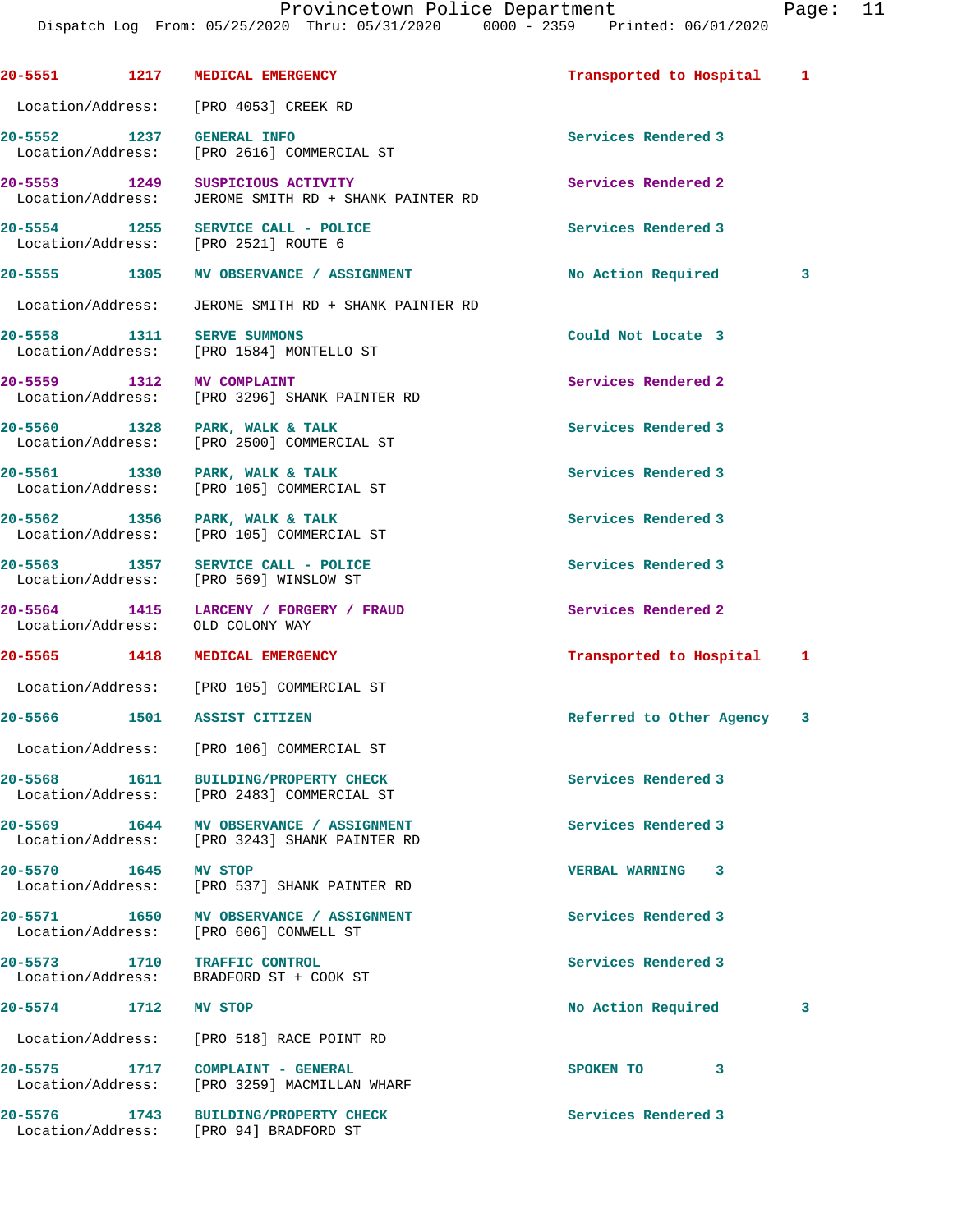| 20-5578 1854 GENERAL INFO         | Location/Address: [PRO 105] COMMERCIAL ST                                             | Services Rendered 3         |   |
|-----------------------------------|---------------------------------------------------------------------------------------|-----------------------------|---|
| Location/Address:                 | 20-5577 1859 MV OBSERVANCE / ASSIGNMENT<br>HOWLAND ST + BRADFORD ST                   | Services Rendered 3         |   |
|                                   | 20-5579 1911 MV STOP<br>Location/Address: BRADFORD ST + CONWAY ST                     | <b>VERBAL WARNING 3</b>     |   |
| 20-5580 1920 ALARM - FIRE         | Location/Address: [PRO 2977] COMMERCIAL ST                                            | False Alarm 1               |   |
| 20-5582 2003 MV STOP              |                                                                                       | No Action Required          | 3 |
|                                   | Location/Address: ROUTE 6 + SHANK PAINTER RD                                          |                             |   |
| 20-5583 2015 MV STOP              | Location/Address: ROUTE 6 + CONWELL ST                                                | <b>VERBAL WARNING 3</b>     |   |
|                                   | 20-5584 2022 MV OBSERVANCE / ASSIGNMENT<br>Location/Address: [PRO 3440] ROUTE 6       | Services Rendered 3         |   |
| 20-5585 2037 MV STOP              | Location/Address: BRADFORD ST + STANDISH ST                                           | <b>VERBAL WARNING</b><br>3  |   |
| 20-5586 2044 MV STOP              | Location/Address: [PRO 3430] COMMERCIAL ST                                            | <b>VERBAL WARNING</b><br>3  |   |
| 20-5588 2100 MV STOP              | Location/Address: COOK ST + BRADFORD ST                                               | <b>VERBAL WARNING</b><br>3  |   |
|                                   | 20-5587 2101 MV OBSERVANCE / ASSIGNMENT<br>Location/Address: ROUTE 6 + SNAIL RD       | Services Rendered 3         |   |
|                                   | 20-5590 2112 BUILDING/PROPERTY CHECK                                                  | BLDG/PROP Checked/Secured 3 |   |
|                                   | Location/Address: [PRO 1952] COMMERCIAL ST                                            |                             |   |
|                                   | 20-5589 2117 MV OBSERVANCE / ASSIGNMENT<br>Location/Address: CONWELL ST + ROUTE 6     | Services Rendered 3         |   |
|                                   | 20-5591 2152 BUILDING/PROPERTY CHECK<br>Location/Address: [PRO 2540] RACE POINT RD    | Services Rendered 3         |   |
| $20 - 5592$<br>Location/Address:  | 2157 MV OBSERVANCE / ASSIGNMENT<br>JEROME SMITH RD + SHANK PAINTER RD                 | Services Rendered 3         |   |
| Location/Address:                 | 20-5593 2200 BUILDING/PROPERTY CHECK<br>[PRO 3430] COMMERCIAL ST                      | Services Rendered 3         |   |
| 20-5594 2213                      | <b>BUILDING/PROPERTY CHECK</b>                                                        | BLDG/PROP Checked/Secured 3 |   |
| Location/Address:                 | [PRO 1638] COMMERCIAL ST                                                              |                             |   |
| 20-5595 2347<br>Location/Address: | <b>BUILDING/PROPERTY CHECK</b><br>[PRO 3259] MACMILLAN WHARF                          | Services Rendered 3         |   |
|                                   | 20-5596 2352 MV OBSERVANCE / ASSIGNMENT<br>Location/Address: HOWLAND ST + BRADFORD ST | Services Rendered 3         |   |
| For Date: $05/30/2020 - Saturday$ |                                                                                       |                             |   |
|                                   | 20-5597 0016 BUILDING/PROPERTY CHECK<br>Location/Address: [PRO 2977] COMMERCIAL ST    | Services Rendered 3         |   |
|                                   | 20-5598 0039 MV OBSERVANCE / ASSIGNMENT<br>Location/Address: ROUTE 6 + SNAIL RD       | Services Rendered 3         |   |

**20-5599 0041 BUILDING/PROPERTY CHECK BLDG/PROP Checked/Secured 3**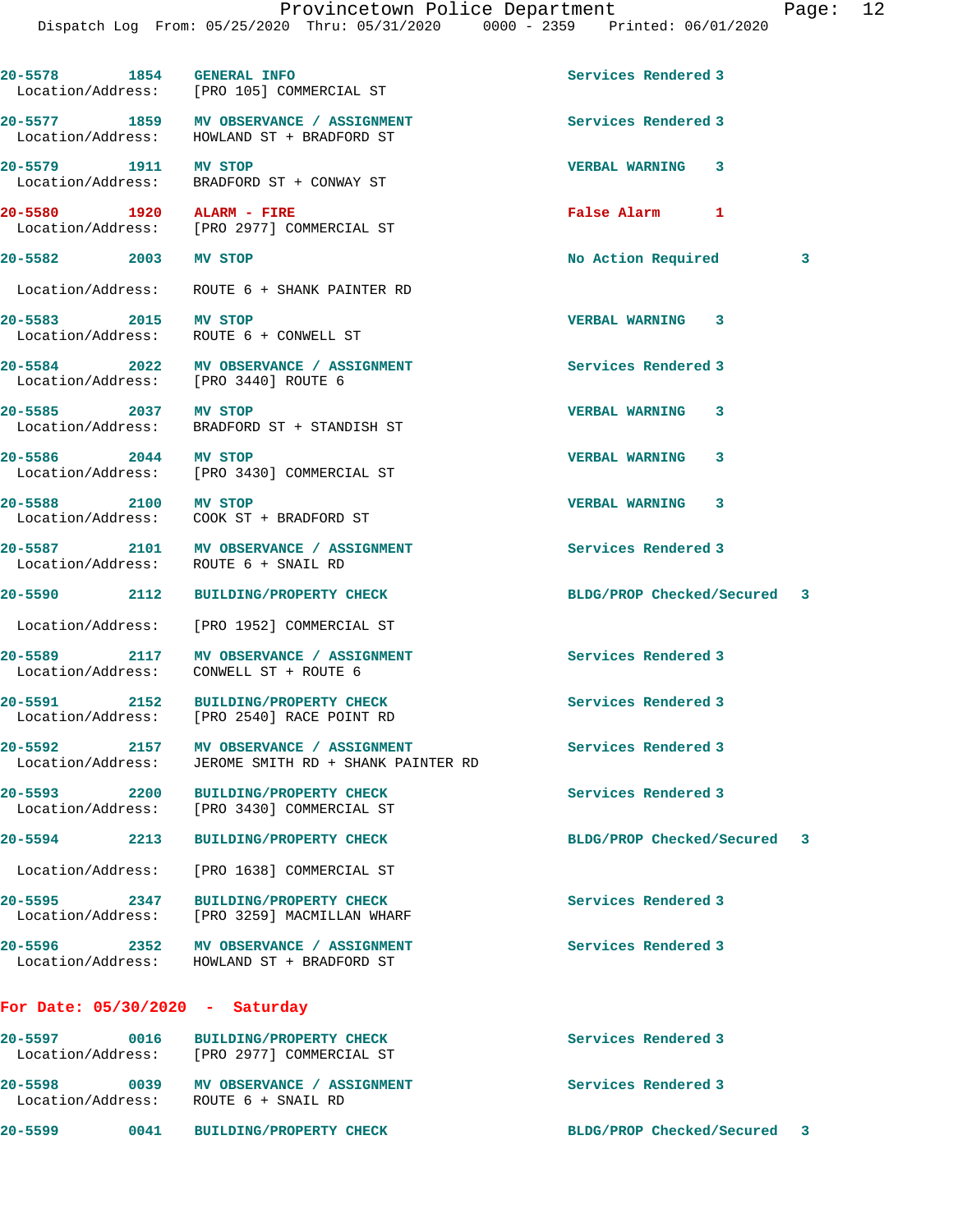|                                             | Location/Address: [PRO 182] COMMERCIAL ST                                                       |                             |  |
|---------------------------------------------|-------------------------------------------------------------------------------------------------|-----------------------------|--|
| 20-5600 0120                                | <b>BUILDING/PROPERTY CHECK</b>                                                                  | BLDG/PROP Checked/Secured 3 |  |
| Location/Address:                           | [PRO 1355] COMMERCIAL ST                                                                        |                             |  |
| 20-5601 0124                                | <b>BUILDING/PROPERTY CHECK</b>                                                                  | BLDG/PROP Checked/Secured 3 |  |
|                                             | Location/Address: [PRO 447] JEROME SMITH RD                                                     |                             |  |
| 20-5602 0137                                | BUILDING/PROPERTY CHECK                                                                         | BLDG/PROP Checked/Secured 3 |  |
| Location/Address:                           | [PRO 3609] COMMERCIAL ST                                                                        |                             |  |
|                                             | 20-5603 0152 MV OBSERVANCE / ASSIGNMENT<br>Location/Address: SHANK PAINTER RD + JEROME SMITH RD | Services Rendered 3         |  |
| 20-5604 0202                                | <b>BUILDING/PROPERTY CHECK</b>                                                                  | BLDG/PROP Checked/Secured 3 |  |
| Location/Address:                           | [PRO 105] COMMERCIAL ST                                                                         |                             |  |
| 20-5605 0214                                | 911 - GENERAL<br>Location/Address: [PRO 3017] HARRY KEMP WAY                                    | Services Rendered 1         |  |
|                                             | 20-5606 0542 MV OBSERVANCE / ASSIGNMENT<br>Location/Address: ROUTE 6 + PROVINCELANDS RD         | Services Rendered 3         |  |
|                                             | 20-5607 0610 MV OBSERVANCE / ASSIGNMENT<br>Location/Address: ROUTE 6 + HOWLAND ST               | Services Rendered 3         |  |
| 20-5608 0733                                | <b>BUILDING/PROPERTY CHECK</b>                                                                  | BLDG/PROP Checked/Secured 3 |  |
|                                             | Location/Address: [PRO 3430] COMMERCIAL ST                                                      |                             |  |
| 0825<br>20-5609<br>Location/Address:        | <b>BUILDING/PROPERTY CHECK</b><br>[PRO 526] RYDER ST EXT                                        | Services Rendered 3         |  |
| 20-5610 0844                                | <b>BUILDING/PROPERTY CHECK</b>                                                                  | BLDG/PROP Checked/Secured 3 |  |
|                                             | Location/Address: [PRO 2489] BRADFORD ST                                                        |                             |  |
| $\overline{0846}$<br>20-5611                | <b>LOST HEARING AID</b><br>Location/Address: [PRO 542] SHANK PAINTER RD                         | Services Rendered 3         |  |
| 20-5612<br>$\sim$ 0849<br>Location/Address: | <b>ANIMAL CALL</b><br>[PRO 1265] COMMERCIAL ST                                                  | Services Rendered 2         |  |
| 20-5613 0914                                | SERVICE CALL - POLICE<br>Location/Address: [PRO 516] RACE POINT RD                              | Services Rendered 3         |  |
| 20-5614 0928 PARK, WALK & TALK              | Location/Address: [PRO 105] COMMERCIAL ST                                                       | Services Rendered 3         |  |
| 20-5615 0929 LOST PURSE                     | Location/Address: [PRO 542] SHANK PAINTER RD                                                    | Services Rendered 3         |  |
| 20-5616 0943 MV STOP<br>Location/Address:   | GOSNOLD ST + COMMERCIAL ST                                                                      | VERBAL WARNING 3            |  |
| 20-5617 0948 PARK, WALK & TALK              | Location/Address: [PRO 105] COMMERCIAL ST                                                       | Services Rendered 3         |  |
| 20-5618 0957<br>Location/Address:           | FOLLOW UP<br>OLD COLONY WAY                                                                     | Services Rendered 2         |  |
|                                             | 20-5619 0959 LARCENY / FORGERY / FRAUD<br>Location/Address: [PRO 1224] COMMERCIAL ST            | Services Rendered 2         |  |
| 20-5620 1013 ASSIST CITIZEN                 | Location/Address: [PRO 1006] NELSON AVE                                                         | Services Rendered 3         |  |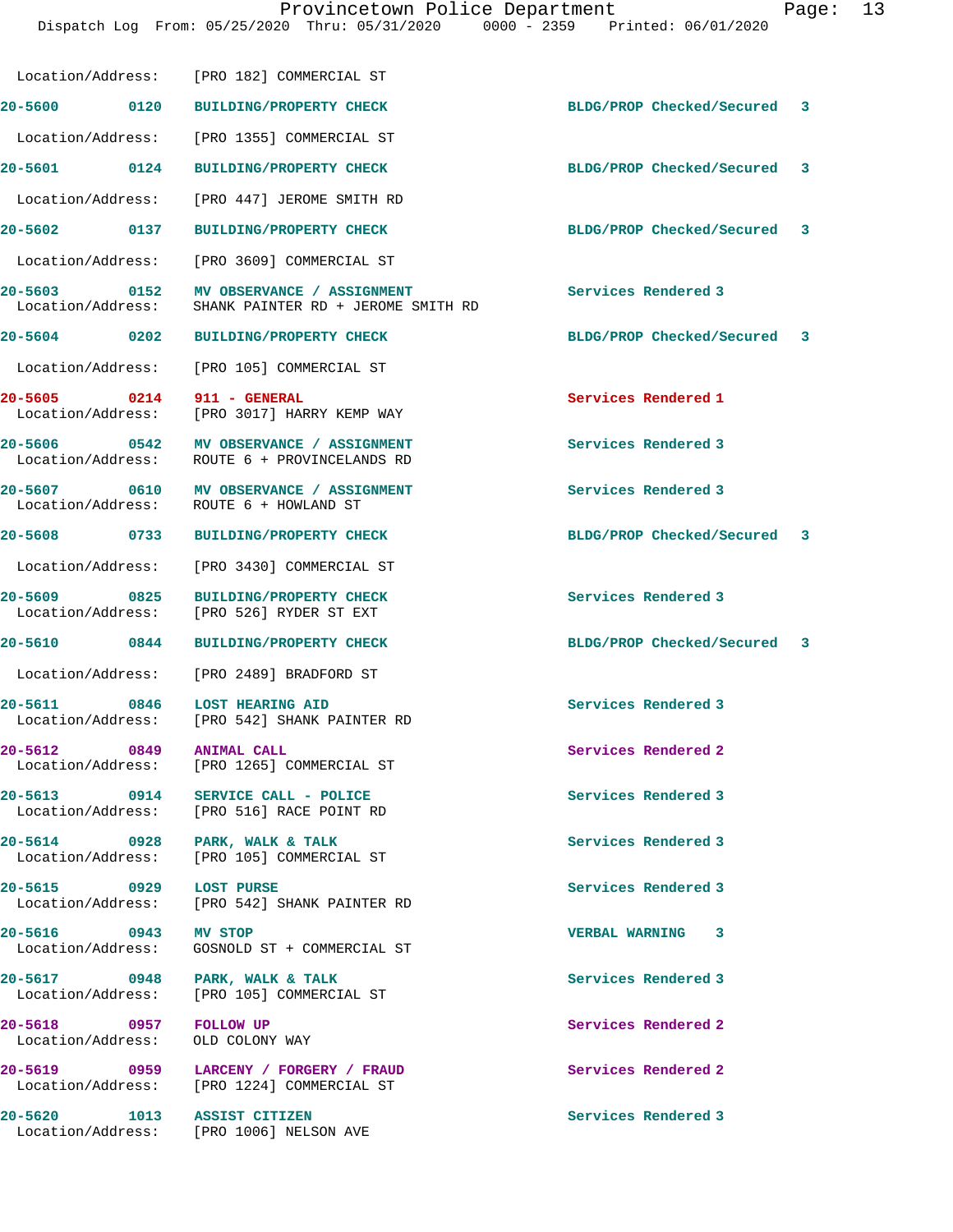| 20-5621 1036 MV STOP          |      | Location/Address: [PRO 2520] PRINCE ST                                                                       | <b>VERBAL WARNING</b>       | 3 |  |
|-------------------------------|------|--------------------------------------------------------------------------------------------------------------|-----------------------------|---|--|
|                               |      | 20-5622 1043 SUSPICIOUS ACTIVITY<br>Location/Address: [PRO 75] CAPTAIN BERTIES WAY                           | VERBAL WARNING 2            |   |  |
|                               |      | 20-5623 1049 HARASSMENT / THREATS<br>Location/Address: [PRO 560] TREMONT ST                                  | Services Rendered 2         |   |  |
|                               |      | 20-5624 1105 MV OBSERVANCE / ASSIGNMENT                                                                      | Citation / Warning Issued 3 |   |  |
|                               |      | Location/Address: PRINCE ST + BRADFORD ST                                                                    |                             |   |  |
|                               |      | 20-5625 1123 PARK, WALK & TALK<br>Location/Address: [PRO 105] COMMERCIAL ST                                  | Services Rendered 3         |   |  |
| 20-5626 1136 MV STOP          |      |                                                                                                              | Citation / Warning Issued 3 |   |  |
| Location/Address: MONTELLO ST |      |                                                                                                              |                             |   |  |
|                               |      | 20-5627 1150 SUSPICIOUS ACTIVITY<br>Location/Address: [PRO 3051] WEST VINE ST<br>Refer To Field Int: 20-9-FI | Services Rendered 2         |   |  |
|                               |      | 20-5629 1157 PARK, WALK & TALK<br>Location/Address: [PRO 105] COMMERCIAL ST                                  | Services Rendered 3         |   |  |
|                               |      | 20-5628 1203 PARK, WALK & TALK<br>Location/Address: [PRO 3870] COMMERCIAL ST                                 | Services Rendered 3         |   |  |
|                               |      | 20-5630 1243 SUSPICIOUS ACTIVITY<br>Location/Address: [PRO 3051] WEST VINE ST<br>Refer To Field Int: 20-9-FI | Services Rendered 2         |   |  |
|                               |      | 20-5631 1300 PARK, WALK & TALK<br>Location/Address: [PRO 3870] COMMERCIAL ST                                 | Services Rendered 3         |   |  |
|                               |      | 20-5632 1308 BUILDING/PROPERTY CHECK                                                                         | BLDG/PROP Checked/Secured 3 |   |  |
|                               |      | Location/Address: [PRO 526] RYDER ST EXT                                                                     |                             |   |  |
|                               |      | 20-5633 1328 COMPLAINT - GENERAL<br>Location/Address: [PRO 547] COMMERCIAL ST                                | Services Rendered 3         |   |  |
|                               |      | 20-5634 1547 MV OBSERVANCE / ASSIGNMENT<br>Location/Address: HOWLAND ST + BRADFORD ST                        | Services Rendered 3         |   |  |
| 20-5635 1602 GENERAL INFO     |      | Location/Address: [PRO 444] HIGH POLE HILL                                                                   | Services Rendered 3         |   |  |
|                               |      | 20-5636 1613 MEDICAL EMERGENCY                                                                               | Transported to Hospital     | 1 |  |
|                               |      | Location/Address: [PRO 3222] ALDEN ST                                                                        |                             |   |  |
|                               |      | 20-5637 1627 KEEP THE PEACE<br>Location/Address: [PRO 1006] NELSON AVE                                       | Peace Restored 2            |   |  |
| 20-5638 1630 MV DISABLED      |      | Location/Address: ROUTE 6 + SNAIL RD                                                                         | Services Rendered 2         |   |  |
| 20-5639 1632 MV STOP          |      | Location/Address: ROUTE 6 + SNAIL RD                                                                         | <b>VERBAL WARNING 3</b>     |   |  |
| 20-5640 1653 LOST PROPERTY    |      | Location/Address: [PRO 526] RYDER ST EXT                                                                     | Services Rendered 3         |   |  |
| 20-5642 1709 LOST PROPERTY    |      | Location/Address: [PRO 2490] PROVINCELANDS RD                                                                | Services Rendered 3         |   |  |
| 20-5641                       | 1719 | MV OBSERVANCE / ASSIGNMENT                                                                                   | Services Rendered 3         |   |  |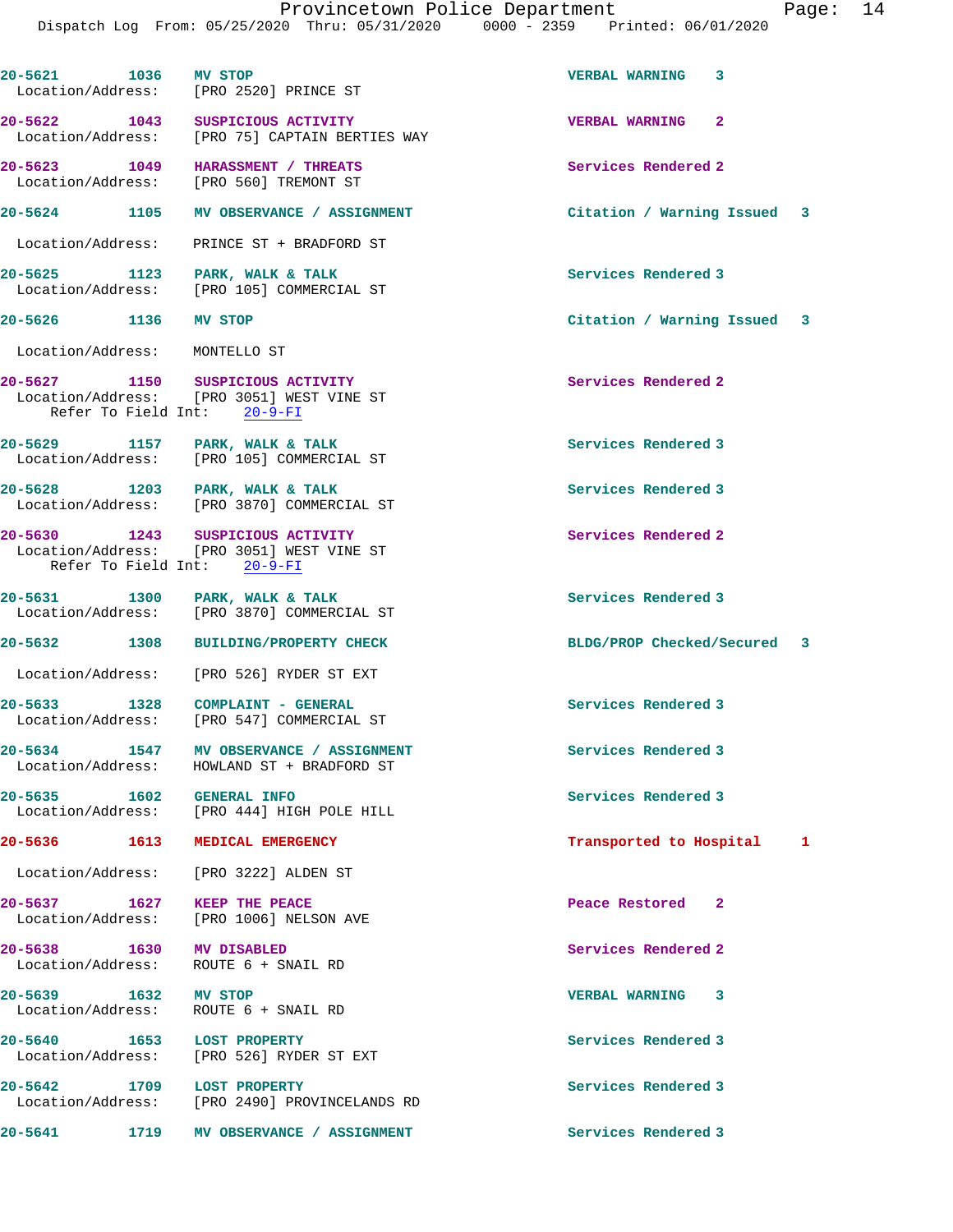|                                                   | Dispatch Log From: 05/25/2020 Thru: 05/31/2020                                        | Provincetown Police Department<br>Page: 15<br>0000 - 2359 Printed: 06/01/2020 |
|---------------------------------------------------|---------------------------------------------------------------------------------------|-------------------------------------------------------------------------------|
|                                                   | Location/Address: [PRO 537] SHANK PAINTER RD                                          |                                                                               |
| 20-5643 1721                                      | <b>NOISE COMPLAINT</b><br>Location/Address: [PRO 3456] RYDER ST EXT                   | Services Rendered 3                                                           |
|                                                   | 20-5645 1752 BUILDING/PROPERTY CHECK                                                  | BLDG/PROP Checked/Secured<br>3                                                |
|                                                   | Location/Address: [PRO 3442] COMMERCIAL ST                                            |                                                                               |
| 20–5646 1757                                      | ANIMAL CALL<br>Location/Address: [PRO 1943] COMMERCIAL ST                             | $\mathbf{2}$<br>SPOKEN TO                                                     |
| 20-5648 1803                                      | <b>MEDICAL EMERGENCY</b><br>Location/Address: [PRO 2078] BERRY LN                     | Services Rendered 1                                                           |
|                                                   | 20-5647 1809 BUILDING/PROPERTY CHECK<br>Location/Address: [PRO 2206] PILGRIMS LANDING | Services Rendered 3                                                           |
| 20-5650 1952 HAZARDS<br>Location/Address:         | ROUTE 6 + SHANK PAINTER RD                                                            | Services Rendered 2                                                           |
| 20-5651 2002 FOLLOW UP                            | Location/Address: [PRO 2078] BERRY LN                                                 | Services Rendered 2                                                           |
| 20-5652 2012 MV STOP<br>Location/Address: ROUTE 6 |                                                                                       | <b>VERBAL WARNING 3</b>                                                       |
| 20-5653 2027 MV STOP                              | Location/Address: [PRO 3430] COMMERCIAL ST                                            | <b>VERBAL WARNING</b><br>3                                                    |
| 20-5654 2039 MV STOP                              | Location/Address: [PRO 3430] COMMERCIAL ST<br>Refer To Arrest: 20-35-AR               | $Arrest(s)$ Made $3$                                                          |
| 20-5655 2053 MEDICAL EMERGENCY                    |                                                                                       | Transferred Custody<br>1                                                      |
|                                                   | Location/Address: [PRO 539] SHANK PAINTER RD                                          |                                                                               |
| 20-5656                                           | 2340 BUILDING/PROPERTY CHECK                                                          | BLDG/PROP Checked/Secured<br>3                                                |
|                                                   | Location/Address: [PRO 3609] COMMERCIAL ST                                            |                                                                               |
| For Date: $05/31/2020 -$ Sunday                   |                                                                                       |                                                                               |
|                                                   | 20-5657 0012 BUILDING/PROPERTY CHECK<br>Location/Address: [PRO 2977] COMMERCIAL ST    | Services Rendered 3                                                           |
|                                                   | 20-5658 0035 SUSPICIOUS ACTIVITY<br>Location/Address: [PRO 2490] PROVINCELANDS RD     | SPOKEN TO<br>$\mathbf{2}$                                                     |
| 20-5659 0036                                      | MV STOP<br>Location/Address: BRADFORD ST + GOSNOLD ST                                 | VERBAL WARNING 3                                                              |
|                                                   | 20-5660 0102 BUILDING/PROPERTY CHECK<br>Location/Address: [PRO 2206] PILGRIMS LANDING | Services Rendered 3                                                           |
| 20-5661 0106 MV STOP<br>Location/Address:         | ROUTE 6                                                                               | VERBAL WARNING 3                                                              |
|                                                   | 20-5662 0144 BUILDING/PROPERTY CHECK<br>Location/Address: [PRO 2540] RACE POINT RD    | Services Rendered 3                                                           |
|                                                   | 20-5663 0230 BUILDING/PROPERTY CHECK                                                  | BLDG/PROP Checked/Secured 3                                                   |
|                                                   | Location/Address: [PRO 516] RACE POINT RD                                             |                                                                               |

**20-5664 0329 BUILDING/PROPERTY CHECK Services Rendered 3**  Location/Address: [PRO 3259] MACMILLAN WHARF

20-5665 0426 MV OBSERVANCE / ASSIGNMENT **Services Rendered 3**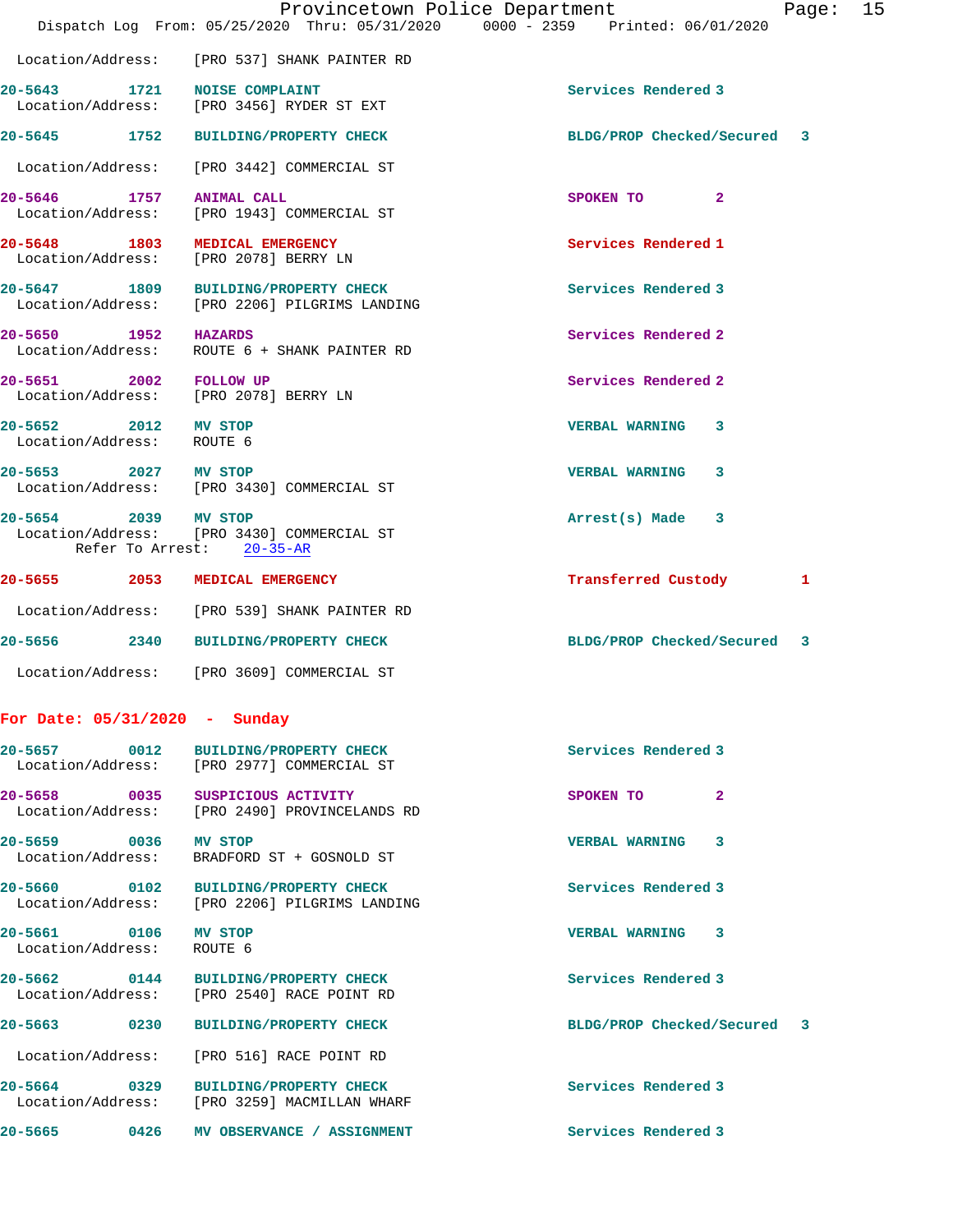|                                   | Provincetown Police Department<br>Dispatch Log From: 05/25/2020 Thru: 05/31/2020 0000 - 2359 Printed: 06/01/2020          |                             | Page: | 16 |
|-----------------------------------|---------------------------------------------------------------------------------------------------------------------------|-----------------------------|-------|----|
|                                   | Location/Address: JEROME SMITH RD + SHANK PAINTER RD                                                                      |                             |       |    |
|                                   | 20-5666 0500 MV OBSERVANCE / ASSIGNMENT<br>Location/Address: HIGH POLE HILL + BRADFORD ST                                 | Services Rendered 3         |       |    |
| 20-5667 0621                      | <b>BUILDING/PROPERTY CHECK</b>                                                                                            | BLDG/PROP Checked/Secured 3 |       |    |
|                                   | Location/Address: [PRO 517] RACE POINT RD                                                                                 |                             |       |    |
| Location/Address:                 | 20-5668 0753 MEDICAL EMERGENCY<br>[PRO 1185] COMMERCIAL ST                                                                | <b>PATIENT REFUSAL 1</b>    |       |    |
|                                   | 20-5669 0820 BUILDING/PROPERTY CHECK<br>Location/Address: [PRO 3259] MACMILLAN WHARF                                      | Services Rendered 3         |       |    |
| 20-5670 0824                      | MV STOP                                                                                                                   | Citation / Warning Issued 3 |       |    |
|                                   | Location/Address: [PRO 3296] SHANK PAINTER RD                                                                             |                             |       |    |
| 20-5671 1012                      | MEDICAL EMERGENCY                                                                                                         | Transported to Hospital     | 1     |    |
|                                   | Location/Address: [PRO 193] COMMERCIAL ST                                                                                 |                             |       |    |
|                                   | 20-5673 1139 FLIGHT COVERAGE<br>Location/Address: [PRO 516] RACE POINT RD                                                 | Services Rendered 3         |       |    |
| 20-5674 1210 MV COMPLAINT         | Location/Address: HARRY KEMP WAY + HOWLAND ST                                                                             | Could Not Locate 2          |       |    |
|                                   | 20-5675 1215 BUILDING/PROPERTY CHECK                                                                                      | BLDG/PROP Checked/Secured 3 |       |    |
| Location/Address:                 | [PRO 3259] MACMILLAN WHARF                                                                                                |                             |       |    |
| 20-5676 1217<br>Location/Address: | MV STOP<br>SNAIL RD + COMMERCIAL ST                                                                                       | VERBAL WARNING 3            |       |    |
|                                   | 20-5677 1347 PARK, WALK & TALK<br>Location/Address: [PRO 105] COMMERCIAL ST                                               | Services Rendered 3         |       |    |
|                                   | 20-5678 1355 MV OBSERVANCE / ASSIGNMENT<br>Location/Address: HARRY KEMP WAY + HOWLAND ST                                  | Services Rendered 3         |       |    |
| 20-5679 1411 MV DISABLED          | Location/Address: [PRO 2521] ROUTE 6                                                                                      | Services Rendered 2         |       |    |
|                                   | 20-5680 1419 DISTURBANCE - FIGHT / ARGUMENT<br>Location/Address: [PRO 105] COMMERCIAL ST                                  | Services Rendered 1         |       |    |
| 20-5681 1425 911 - GENERAL        | Location/Address: [PRO 2088] COMMERCIAL ST                                                                                | Services Rendered 1         |       |    |
| 20-5683 1509 LOST PROPERTY        | Location/Address: [PRO 542] SHANK PAINTER RD                                                                              | Services Rendered 3         |       |    |
|                                   | 20-5684 1521 MV OBSERVANCE / ASSIGNMENT<br>Location/Address: ROUTE 6 + SNAIL RD                                           | Services Rendered 3         |       |    |
|                                   | 20-5686 1621 DISTURBANCE - FIGHT / ARGUMENT<br>Location/Address: CEMETERY RD + WAREHAM ST<br>Refer To Field Int: 20-10-FI | SPOKEN TO 1                 |       |    |
| 20-5687 1649 MV STOP              |                                                                                                                           | Citation / Warning Issued 3 |       |    |
|                                   | Location/Address: BRADFORD ST + WINTHROP ST                                                                               |                             |       |    |
|                                   | 20-5688 1704 BUILDING/PROPERTY CHECK<br>Location/Address: [PRO 3121] COMMERCIAL ST                                        | Services Rendered 3         |       |    |
| 20-5689 1706 MV STOP              |                                                                                                                           | Citation / Warning Issued 3 |       |    |
|                                   | Location/Address: [PRO 3912] SHANK PAINTER RD                                                                             |                             |       |    |